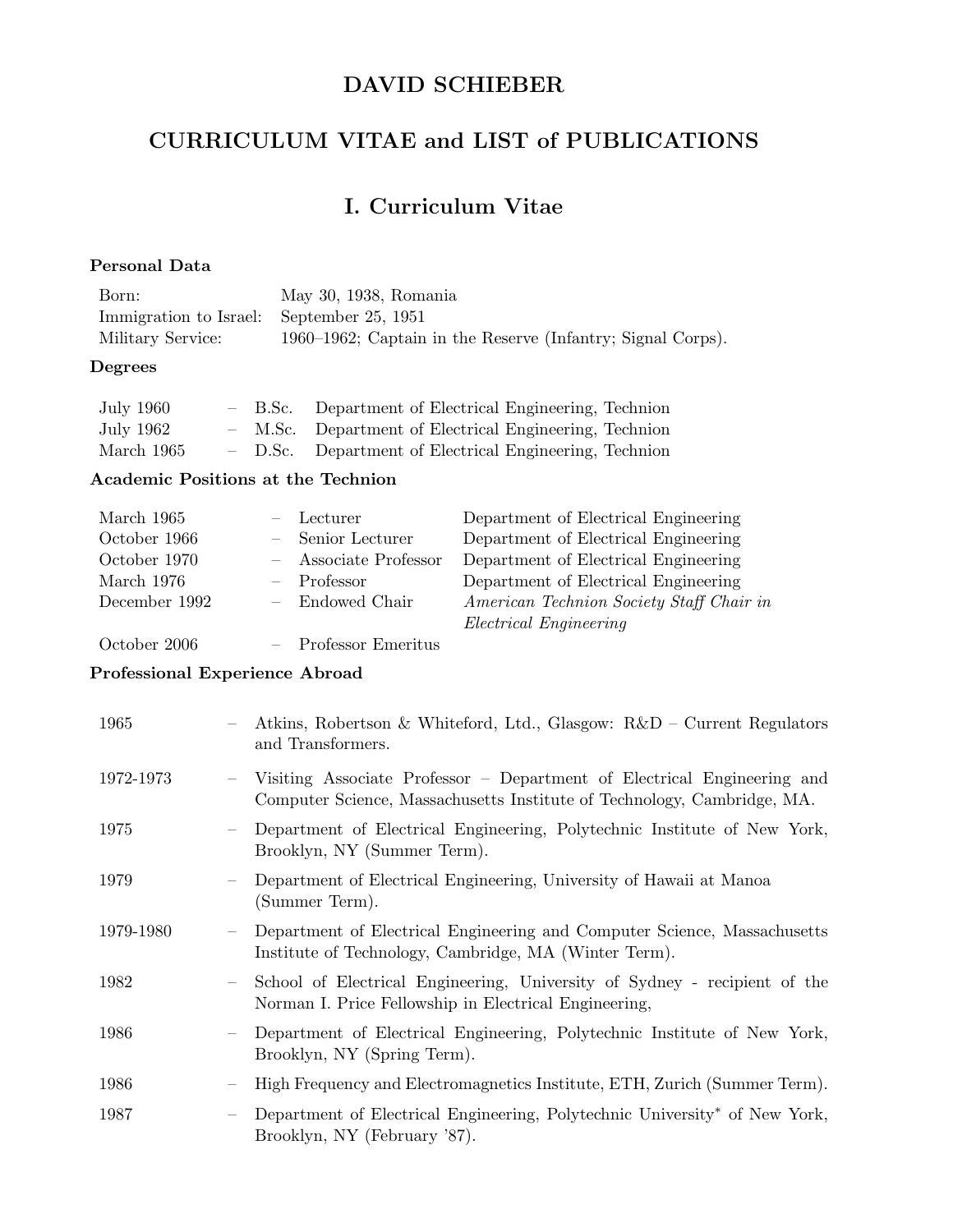| 1988      |                          | Department of Electrical Engineering, Polytechnic University* of New York,<br>Brooklyn, NY (February '88).                        |
|-----------|--------------------------|-----------------------------------------------------------------------------------------------------------------------------------|
| 1989      |                          | Department of Electrical Engineering, Polytechnic University <sup>*</sup> of New York,<br>Brooklyn, NY (February '89).            |
| 1990-1991 |                          | Department of Electrical Engineering, Polytechnic University <sup>*</sup> of New York,<br>Brooklyn, NY (Spring and Summer Terms). |
| 1991-2004 | $\overline{\phantom{0}}$ | Short working visits to various Universities in Europe and in the US.                                                             |
| 2004-2005 | $\overline{\phantom{0}}$ | Department of Electrical Engineering, Polytechnic University <sup>*</sup> of New York,<br>Brooklyn, NY (Fall Term).               |
| 2004-2005 | $\overline{\phantom{0}}$ | Institut für Grundlagen und Theorie der Elektrotechnik, Vienna University of<br>Technology (Winter Term).                         |

### Some Professional Activities (Abridged)

| 1962-1965 |  |  |  | Research on magnetic amplifiers, current regulators and transformers. |
|-----------|--|--|--|-----------------------------------------------------------------------|
|           |  |  |  |                                                                       |

Invention of a new constant current transformer (patented and marketed through the Technion R&D Foundation in 1965). Research and development of airport-runway lighting facilities and of regulated welding supply units based on the above-mentioned transformer; these devices were adapted for industrial purposes and were produced under license in the U.K.

Research in power electronics; introduction of new magnetic amplifier circuits; these circuits were based upon judicious incorporation of (at that time) novel power electronics components into saturable reactor circuits.

Creating and teaching a novel course in Power Electronics (thyristors, power transistors, saturable reactors, rectifiers, and inverters). Teaching and performing extensive modernization of the course "Electrical Measurements" (Lectures and Lab).

Examination of the tender results concerning the automatized traffic lights installation in Tel-Aviv: the state comptroller's appointment through the Technion Research and Development Foundation; providing the relevant expert opinion (with Prof. M.S. Erlicki).

Development of electromechanical liquid metal (mercury) converters for industrial purposes (with Prof. Y. Naot).

1966-1968 – Organizer and Chairman: "Magnetic Amplifiers and Power Electronics Components", Electrical Engineering Conference (Haifa) sponsored by the Association of Engineers and Architects in Israel (AEAI). Presented the invited core lecture "Saturable Reactor Circuits Comprising Semiconductor Components".

> Recipient of the Canadian National Research Council travel grant for "noted speakers from overseas". Presented the lecture "Thyristor Saturable Reactor System"; the proposed system is now widely used in power engineering practice.

> Organizer and Chairman: "Magnetic Amplifiers and their Application in Industry", two day seminar (Tel-Aviv) sponsored by the Technion Research  $\&$ Development Foundation; aimed at R&D electrical and electronics engineers.

<sup>∗</sup>Formerly – Polytechnic Institute of New York.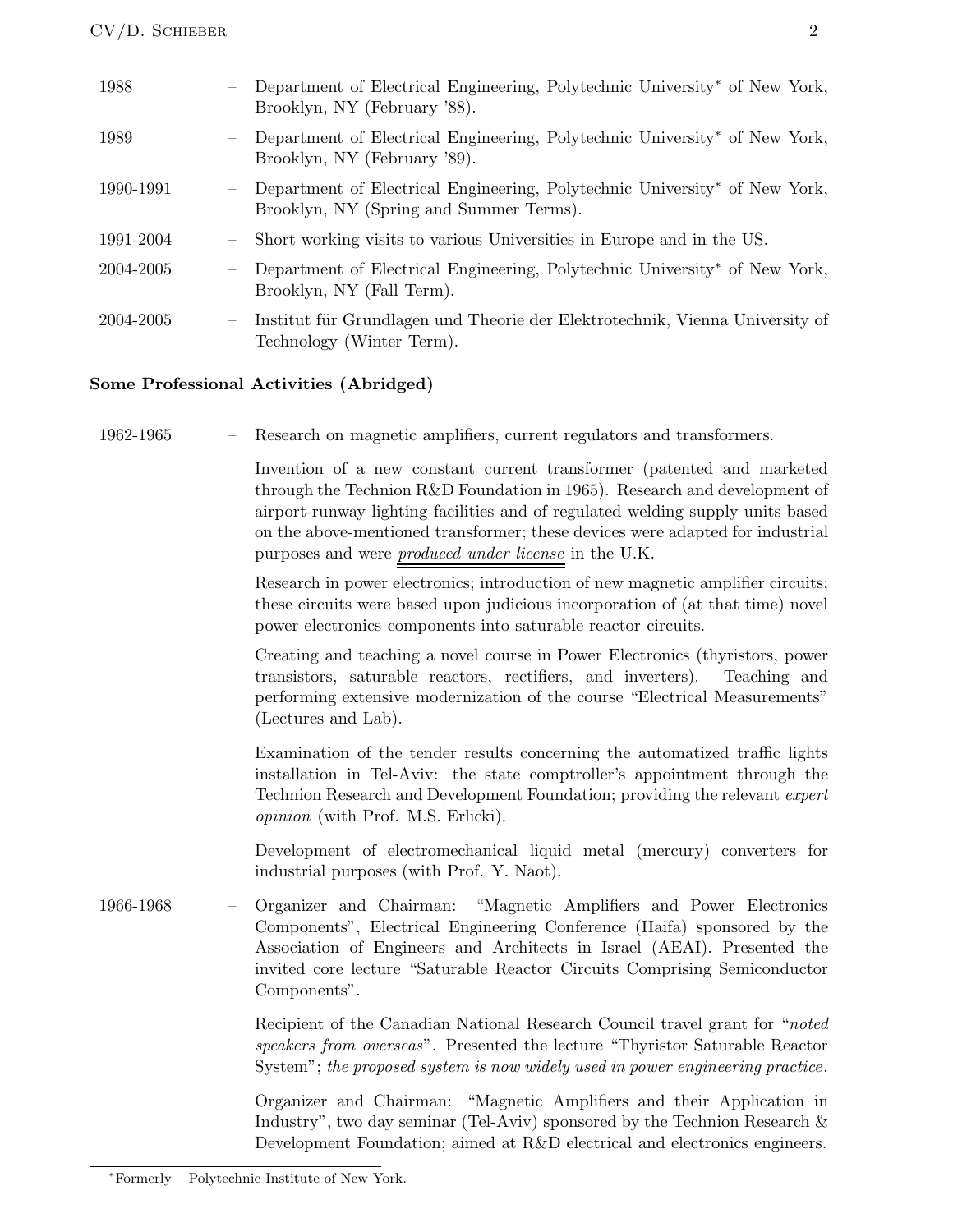Beginning of scientific collaboration (1966–1981) with Professor Franz Ollendorff; performing research and delivering lectures (1968–onwards) in the area of technical electrodynamics.

- 1967 Creating the Direct Energy Conversion and Electromagnetics Laboratory in the Department of Electrical Engineering, Technion.
- 1969-1981 Head, Direct Energy Conversion and Electromagnetics Laboratory; Department of Electrical Engineering, Technion.
- 1970-1971 Associate Professor at the Technion (Department of Electrical Engineering) and in parallel Chairman of the Department of Electrical Engineering at the Ben-Gurion University by Technion appointment. Creating, developing and consolidating at the Ben-Gurion University what is now a smoothly running Department of Electrical Engineering and Computer Science; providing layout requirements and supervising construction of the first (temporary) building to house the Electrical Engineering Department at Ben-Gurion University; creating the basic Electrical Engineering laboratories, i.e.: General Electronics Laboratory;

Control Systems Laboratory; the Electronics Workshop and the Basic Electrical Engineering Laboratory; installing these laboratories as well as classrooms in the temporary building; creating the first electrical engineering library in this building.

Creating the first research program in Electrical Engineering at the Ben-Gurion University (solar energy conversion) and setting up the first relevant facilities.

Putting forward the layout requirements for the permanent Electrical Engineering building at the Ben-Gurion University; supervising and appraising relevant plans submitted by architects and engineers.

The above mentioned activity at the Ben-Gurion University was performed during the tenure of Professor Hannani as Rector and during the tenure of Professor Rosen as Dean of Engineering, while I was Head of the Department of Electrical Engineering.

Engaged at the Technion in research activities (military purposes) on solar cell arrays; in particular, development, design and construction of matched solar cell arrays including protective circuitry as well as tailor-made electronic inverters for a.c. output. Developing a computerized system for testing and classifying of solar cells; development of electrolytic-cell based storage for direct computer processing of array read-out. Performing research and delivering lectures in the area of theoretical electromagnetics and technical electrodynamics (1968 – onwards).

1972-1973 – Visiting Associate Professor; Department of Electrical Engineering, Massachusetts Institute of Technology, Cambridge, MA.

> Performing research in the area of electromagnetic field theory in cooperation with Institute Professor Hermann A. Haus and Institute Professor Lan Yen Chu; the research was supported in part by the Joint Services Electronics Program, U.S. Navy, U.S. Air Force, under Contract DAAB07-71- C-0300.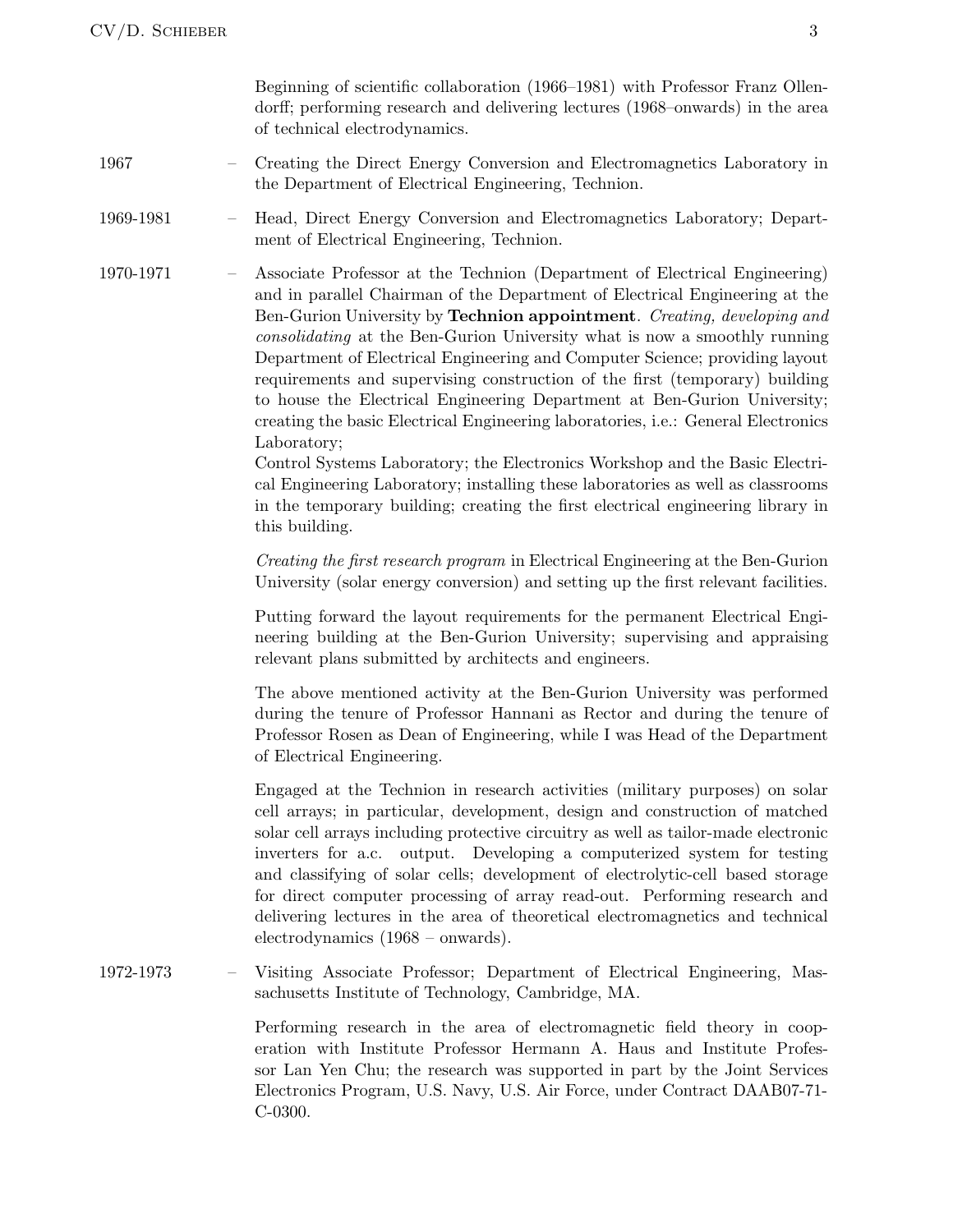|           |                          | Conducting seminars in the area of electromagnetics.                                                                                                                                                                                                                                                                                                                                                                             |
|-----------|--------------------------|----------------------------------------------------------------------------------------------------------------------------------------------------------------------------------------------------------------------------------------------------------------------------------------------------------------------------------------------------------------------------------------------------------------------------------|
| 1974-1975 |                          | Chairman of the Steering and Development Committee of the Department<br>of Electrical Engineering, Technion: construction of the new Building of<br>Electrical Engineering (the Meyer Center for Advanced Technology).                                                                                                                                                                                                           |
| 1974-1976 |                          | Member of the Technion Senate Committee for Sabbatical Leave and Leave of<br>Absence.                                                                                                                                                                                                                                                                                                                                            |
| 1975      |                          | The American Board of Transportation - Assessment of Research Proposals;<br>New York, NY.                                                                                                                                                                                                                                                                                                                                        |
| 1976      |                          | <i>Creating the first</i> undergraduate microwave laboratory in the Department<br>of Electrical Engineering at the Technion as well as designing the relevant<br>study topics and projects (microwave sources and oscillators, microwave<br>components, HF and VHF lines and instrumentation). Introducing radiation<br>safety measures.                                                                                         |
|           |                          | Research on electromagnetic compatibility, field theory of electromagnetic<br>devices and converters, and microcomputer instrumentation.                                                                                                                                                                                                                                                                                         |
| 1977-1979 | $\overline{\phantom{m}}$ | Member of the Technion Senate Committee for Academic Accreditation of<br>Medical Departments.                                                                                                                                                                                                                                                                                                                                    |
| 1978      |                          | Creating the first undergraduate curriculum for the Technical College in Holon.                                                                                                                                                                                                                                                                                                                                                  |
|           |                          | Examination of the request of the <i>Municipality of Sch'chem</i> ("Nablus") to<br>expand the local power plant; appointment by the Ministry of Defence through<br>the Technion Research and Development Foundation; providing the relevant<br>expert opinion (with Prof. M.S. Erlicki).                                                                                                                                         |
| 1978-1980 |                          | President, "EL-EN Energy Consultants", Israel (a privately owned company).                                                                                                                                                                                                                                                                                                                                                       |
| 1980      |                          | Organizer and Chairman of the IEEE sponsored International Electrical<br>Engineering Conference – in honour of Prof. Ollendorff's $80th$ birthday.                                                                                                                                                                                                                                                                               |
|           |                          | Beginning of scientific collaboration (1980–1995) with Institute Professor<br>Nathan Rosen in the area of electrodynamics of moving media.                                                                                                                                                                                                                                                                                       |
| 1981-1983 |                          | In charge of the undergraduate program "Industrial Project", sponsored by the<br>Department of Electrical Engineering, Technion, and by the Israeli Electronics<br>Industry; heading the undergraduate program "Projects and Experiments" in<br>the Department of Electrical Engineering; as such $-$ responsible for <i>all</i> the<br>projects submitted by the undergraduates in the Department of Electrical<br>Engineering. |
| 1983      |                          | Chairman, Electromagnetic Waves Session, IEEE Conference, Israel.                                                                                                                                                                                                                                                                                                                                                                |
| 1983-1999 |                          | Member, editorial board, <i>Electrical Machines and Power Systems</i> (U.S.A.).                                                                                                                                                                                                                                                                                                                                                  |
| 1985-1990 |                          | Member, editorial board, Journal of Electromagnetic Waves and Applications<br>$(U.S.A.)$ .                                                                                                                                                                                                                                                                                                                                       |
| 1989-1993 |                          | Member, editorial board, book series: <i>Progress in Electromagnetics Research</i><br>(PIER), Elsevier Science Publishing Company, Inc.                                                                                                                                                                                                                                                                                          |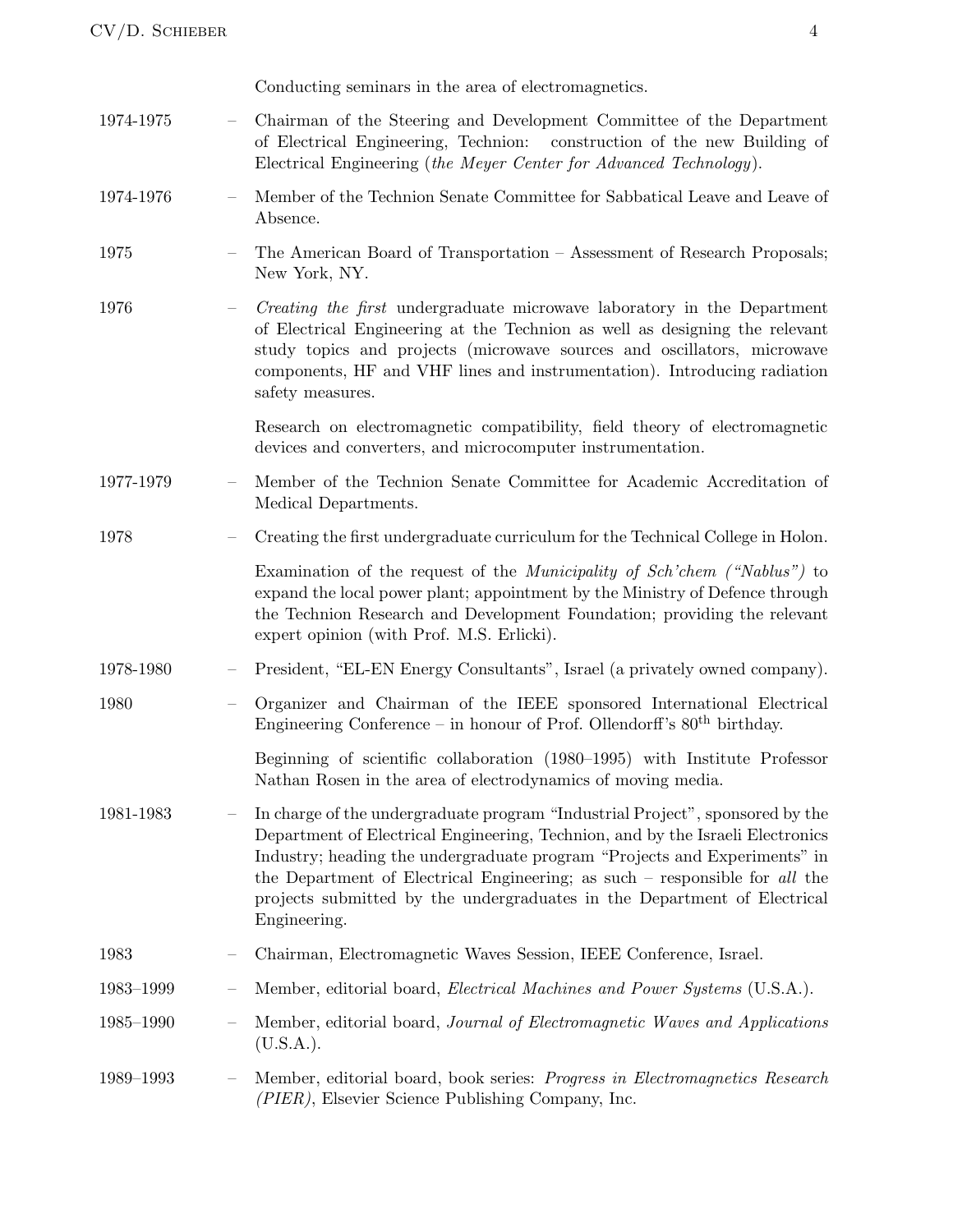| 1991      |                   | Session Chairman, the First Opto-Electronics Conference in Israel, Technion.                                                                                                                                                                                                                                                                                                                                                                                                                                                                 |
|-----------|-------------------|----------------------------------------------------------------------------------------------------------------------------------------------------------------------------------------------------------------------------------------------------------------------------------------------------------------------------------------------------------------------------------------------------------------------------------------------------------------------------------------------------------------------------------------------|
| 1992      |                   | Chairman of the Professional Committee in the Area of Electrical Engineering,<br>the Basic Research Foundation, administered by the Israel Academy of<br>Sciences and Humanities.                                                                                                                                                                                                                                                                                                                                                            |
| 1995-1996 |                   | Engaged in creating the new graduate course "Impingement of Electro-<br>magnetic Waves on Moving Targets", and restructuring the two basic un-<br>dergraduate courses "Electromagnetic Fields" and "Electromagnetic Energy<br>Conversion", adapting them to the modern trend in Electrical Engineering.<br>The two restructured courses had far-reaching consequences on the entire<br>undergraduate curriculum in the Department of Electrical Engineering, Tech-<br>nion. Engaged in developing the new relevant undergraduate curriculum. |
| 1996      |                   | Setting up the Electromagnetic Waves Laboratory in the Department of<br>Electrical Engineering, Technion.                                                                                                                                                                                                                                                                                                                                                                                                                                    |
| 1996-2000 |                   | Head, the Electromagnetic Waves Laboratory, the Department of Electrical<br>Engineering, Technion.                                                                                                                                                                                                                                                                                                                                                                                                                                           |
| 1996      |                   | Chairman of the building effort of the new modern Electromechanical Work-<br>shop of the Electrical Engineering Department; engaged in the design and<br>building supervision of the new Workshop.                                                                                                                                                                                                                                                                                                                                           |
| 1996-1997 |                   | Chairman of the building effort of the new Center for Communication and<br>Information Technologies <i>(approximately 1,800 m<sup>2</sup>)</i> ; as such engaged in the<br>design and building supervision of the new, modern laboratories in the areas<br>of electro-optics, opto-electronics, electromagnetic waves and of computer<br>communication networks.                                                                                                                                                                             |
| 1997      |                   | Engaged in creating the new infrastructure of the computer facilities of the<br>Department of Electrical Engineering; responsible for the acquisition and<br>installation of modern equipment <i>(approximately 2 <math>\times</math> 10<sup>6</sup> \$)</i> aimed at bringing<br>up-to-date the undergraduate and graduate students' computational facilities,<br>the relevant computer communication network, the departmental servers and<br>the back-up system.                                                                          |
| 1997      |                   | Restructuring the undergraduate departmental computer workshops as well as<br>setting up new undergraduate and graduate computer workshops (including<br>the relevant building effort).                                                                                                                                                                                                                                                                                                                                                      |
| 1997-1999 |                   | Responsible for the continuous development of the departmental computeri-<br>zation project.                                                                                                                                                                                                                                                                                                                                                                                                                                                 |
| 2000      | $\qquad \qquad -$ | Member of the Technion Senate Committee for Honorary Degrees (Interna-<br>tional and Israeli).                                                                                                                                                                                                                                                                                                                                                                                                                                               |
|           |                   | Building and installing the new site of the modern undergraduate Electrical<br>Engineering Laboratory; introducing novel equipment, restructuring the<br>experiments and adapting the instruction manuals to the novel, computerized<br>requirements. Paying special emphasis to safety; introducing mandatory safety<br>lectures delivered by an external expert on safety. The laboratory provides<br>access to about 500 students per term.                                                                                               |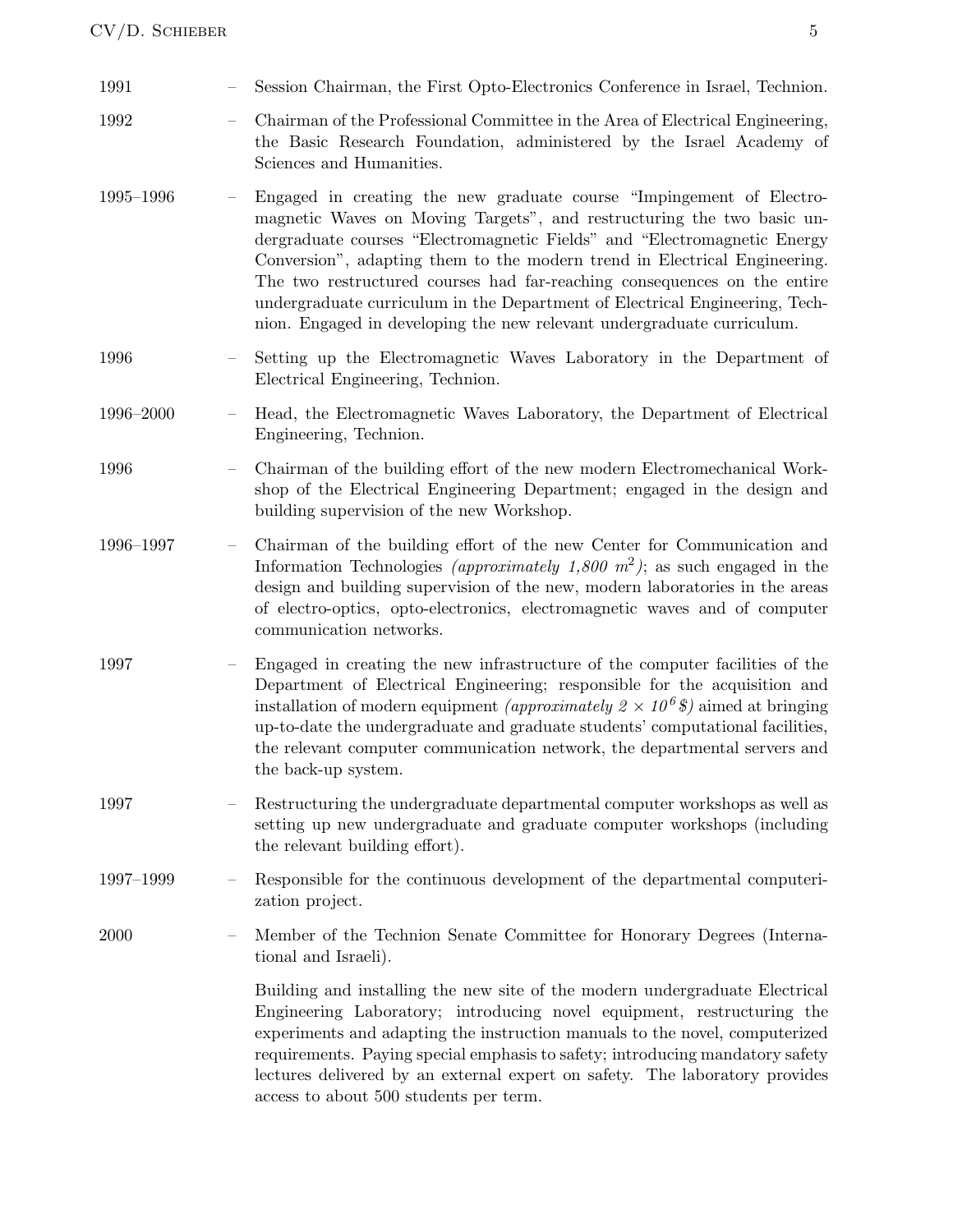CV/D. SCHIEBER 6

| 2001          |                          | Head, departmental undergraduate teaching laboratories; engaged in estab-<br>lishing the new infrastructure for the basic electrical engineering laboratories;<br>developing new laboratory courses; introducing novel computerized, remote<br>controlled measurement procedures; restructuring the whole concept of labora-<br>tory safety. |
|---------------|--------------------------|----------------------------------------------------------------------------------------------------------------------------------------------------------------------------------------------------------------------------------------------------------------------------------------------------------------------------------------------|
| 2001          |                          | Academic responsibility for undergraduate projects in the Electrical Engineer-<br>ing Department.                                                                                                                                                                                                                                            |
| $2001 - 2003$ | $\overline{\phantom{m}}$ | Member of the Technion Senate Steering Committee for Computer and<br>Computer Network Infrastructure and as such also Member of the Technion<br>Computer Users Committee.                                                                                                                                                                    |
| $2002 - 2004$ |                          | Associate Dean for Infrastructure.                                                                                                                                                                                                                                                                                                           |
| 2004-2005     |                          | The Polytechnic University, New York; Institut für Grundlagen und Theorie<br>der Elektrotechnik, Vienna University of Technology: research on transient<br>ground currents and on transient currents in metal screens. Investigations<br>into the history of electrical engineering:                                                         |
|               |                          | - The Development of Electrical Engineering Immediately after Maxwell<br>(Research $\#$ 050-184);                                                                                                                                                                                                                                            |
|               |                          | - The History of Electromagnetic Radiation (Research $\#$ 050-066);                                                                                                                                                                                                                                                                          |
|               |                          | - Historical Roots of Modern Magnetic Concepts (Research $\#$ 050-023).                                                                                                                                                                                                                                                                      |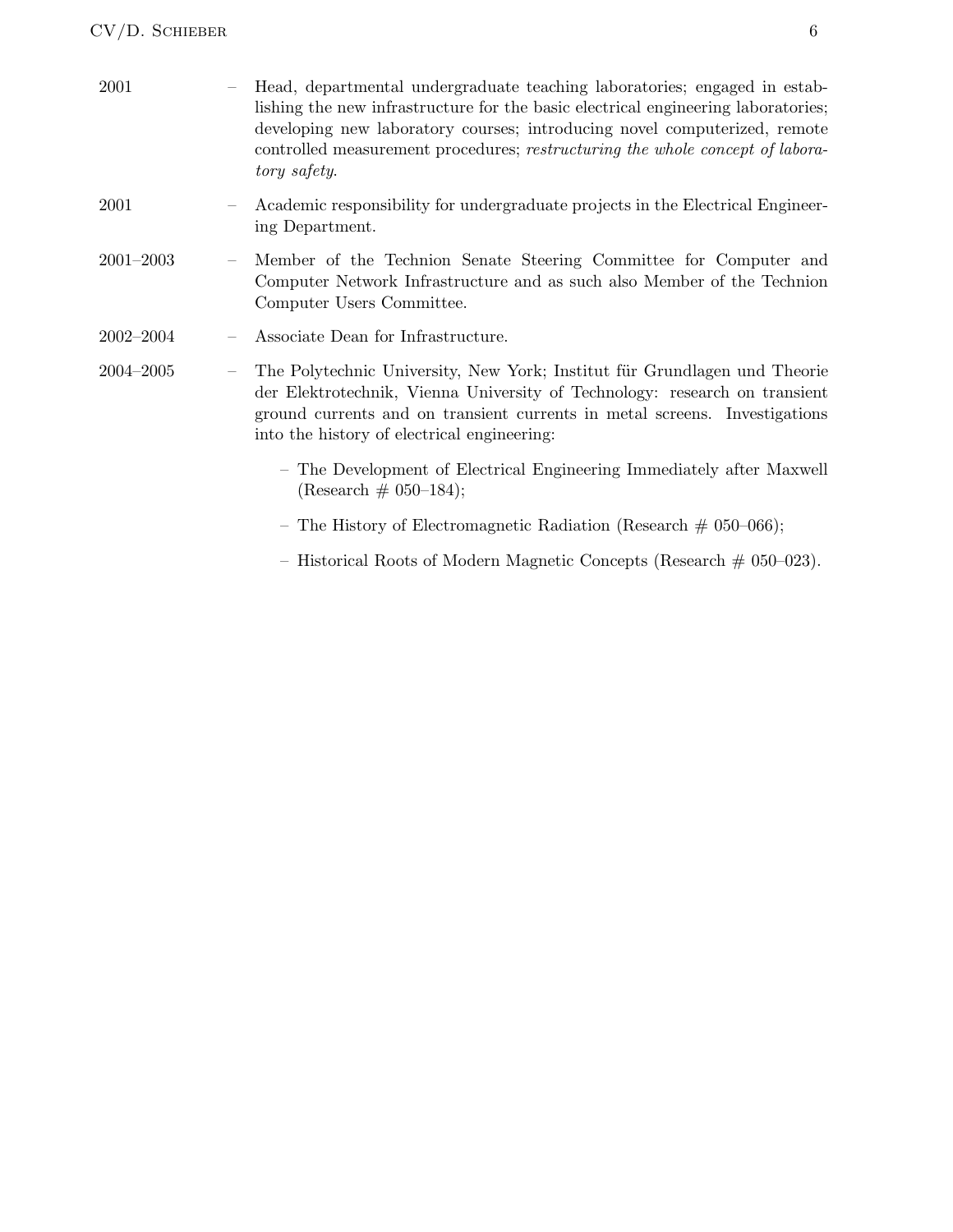### Industrial and Practical Exposure (Abridged): (Design; Consulting; Expert Opinions and Project Supervision)

The activities were carried out for the Israel Electric Co. Ltd., for the Israel Water Supply Authority, for the Board of Trade and Industry, for the Israeli Defence Forces, for the Armament Development Authority, for the Ministry of Defence (the Israeli Security and Defense Authorities), for the Technion and for Israeli as well as for foreign private enterprises. The areas covered:

- high current transformer design;
- automated traffic lights installation;
- high current starter design;
- optimization of solar cell arrays;
- power units; mil. spec. power units;
- special electrical machines;
- electromechanical devices;
- electrostatic discharges and their prevention in industrial processes;
- electromechanical and direct energy conversion;
- drive systems;
- engineering electromagnetics;
- electromagnetic compatibility, grounding (HF) and shielding;
- earthing, lightning protection and safety;
- industrial electronics;
- electronic and microcomputer instrumentation;
- magnetic levitation and propulsion;
- solar and terrestrial radiation;
- propagation of electromagnetic waves;
- underwater guiding;
- underwater signal propagation;
- impingement of electromagnetic waves on moving targets;
- installation of electrical drives;
- installation of transformer banks;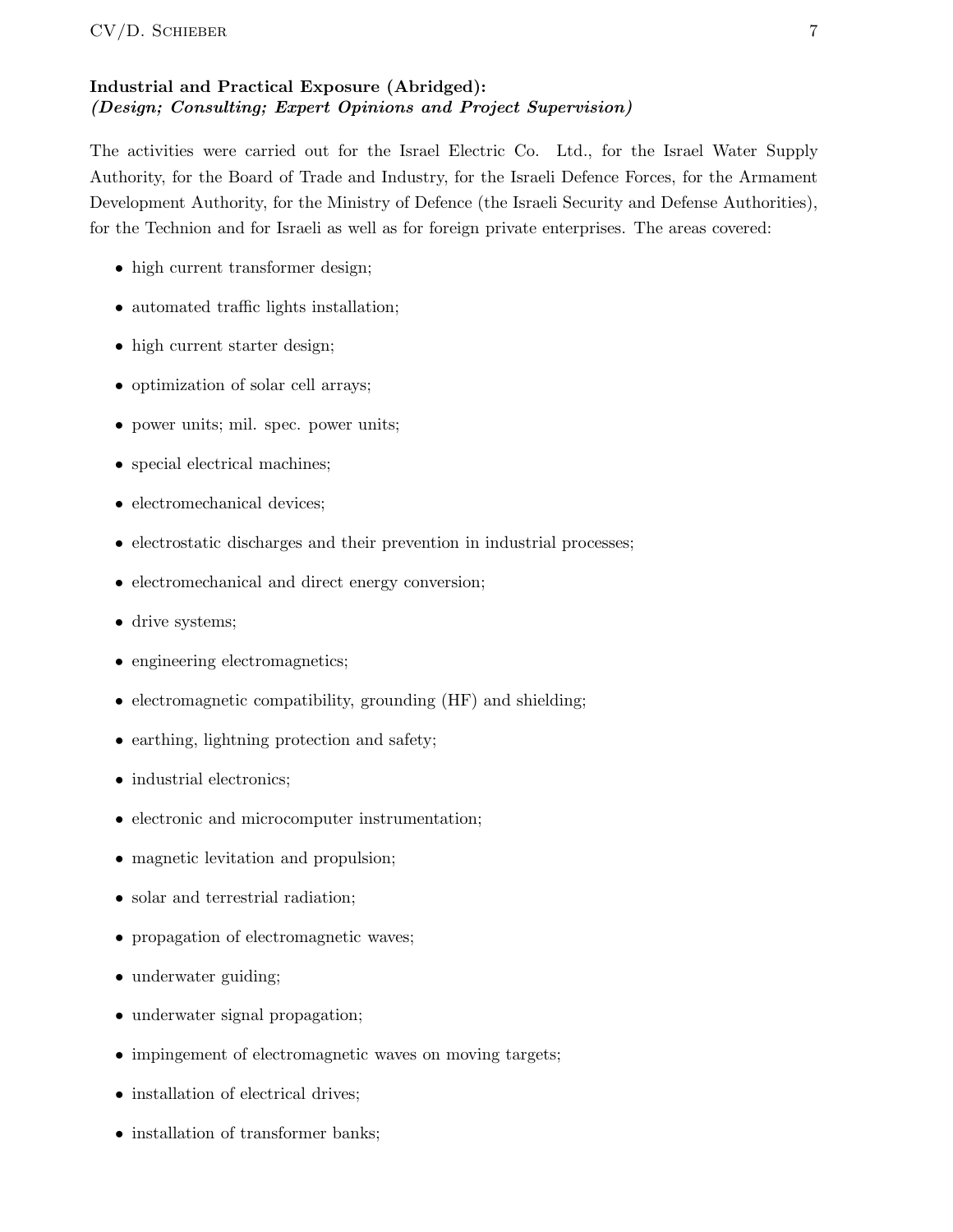- installation of electromechanical workshops, including electrical as well as mechanical safety;
- installation of extended computer network systems for advanced computer laboratories;
- installation of computerized air-conditioning facilities in advanced research laboratories;
- installation of computerized, remote controlled gas ducts for advanced electro-optic and laser laboratories;
- installation of electro-optic and laser laboratories;
- safety in electrical laboratories and workshops;
- safety in laser laboratories;
- radiation hazards in microwave laboratories;
- radon hazards in ground-level and sub-ground level laboratories;
- expert investigation of electrocution in practice;
- installation of remote controlled, computerized measurement systems.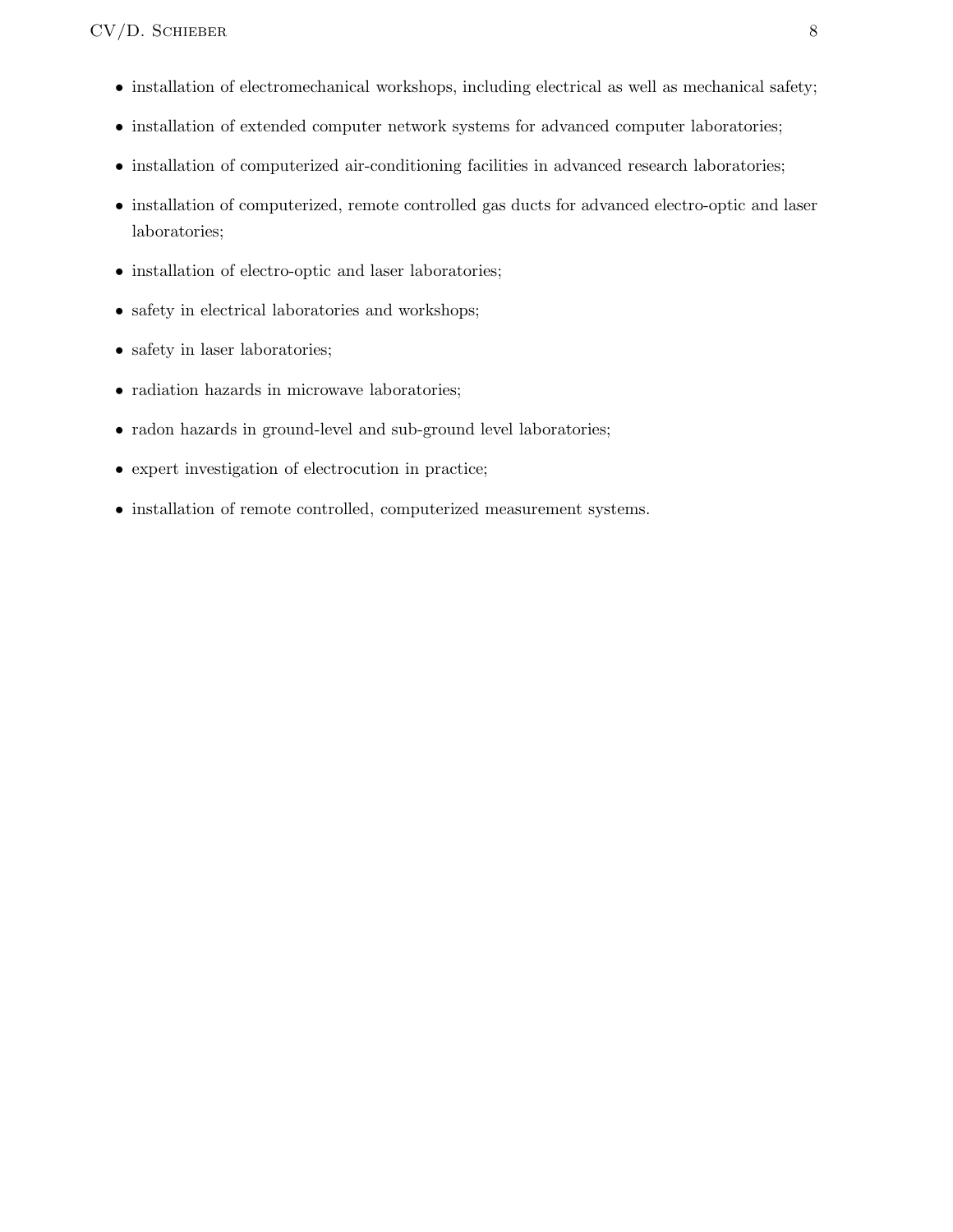# Subjects Taught

| Under graduate                                         | Graduate                                                                                           |
|--------------------------------------------------------|----------------------------------------------------------------------------------------------------|
| <b>Basic Electrical Engineering</b>                    | <i>Special Topics in Electrical Machinery</i><br>(created the course)                              |
| <i>Basic Electrical Engineering – Extended Version</i> | Laboratory Course: Saturable Reactors<br>and Silicon Controlled Rectifiers<br>(created the course) |
| <i>Magnetic Amplifiers</i>                             | Direct Energy Conversion<br>(created the course)                                                   |
| <i>Electrical Measurements</i>                         | Laboratory Course: Direct Energy Conversion<br>(created the course)                                |
| Control Systems                                        | Plasma Dynamics<br>(created the course)                                                            |
| Non-Linear Control Systems                             | Advanced Technical Electrodynamics I<br>(created the course)                                       |
| Control of Industrial Processes                        | Advanced Technical Electrodynamics II<br>(created the course)                                      |
| <i>Industrial Electronics</i>                          | Electromechanics<br>(created the course)                                                           |
| Power Electronics                                      | Electromechanical Systems<br>(created the course)                                                  |
| Semiconductor Devices and Circuits                     | <i>Relativity in Electrical Engineering</i><br>(created the course)                                |
| Electromagnetic Field Theory                           | Impingement of Electromagnetic Waves<br>on Moving Targets<br>(created the course)                  |
| Electromagnetic Waves and Distributed Systems          | Laboratory Course: Electromagnetic Waves                                                           |
| <i>Microwaves</i>                                      | <i>Microwaves</i>                                                                                  |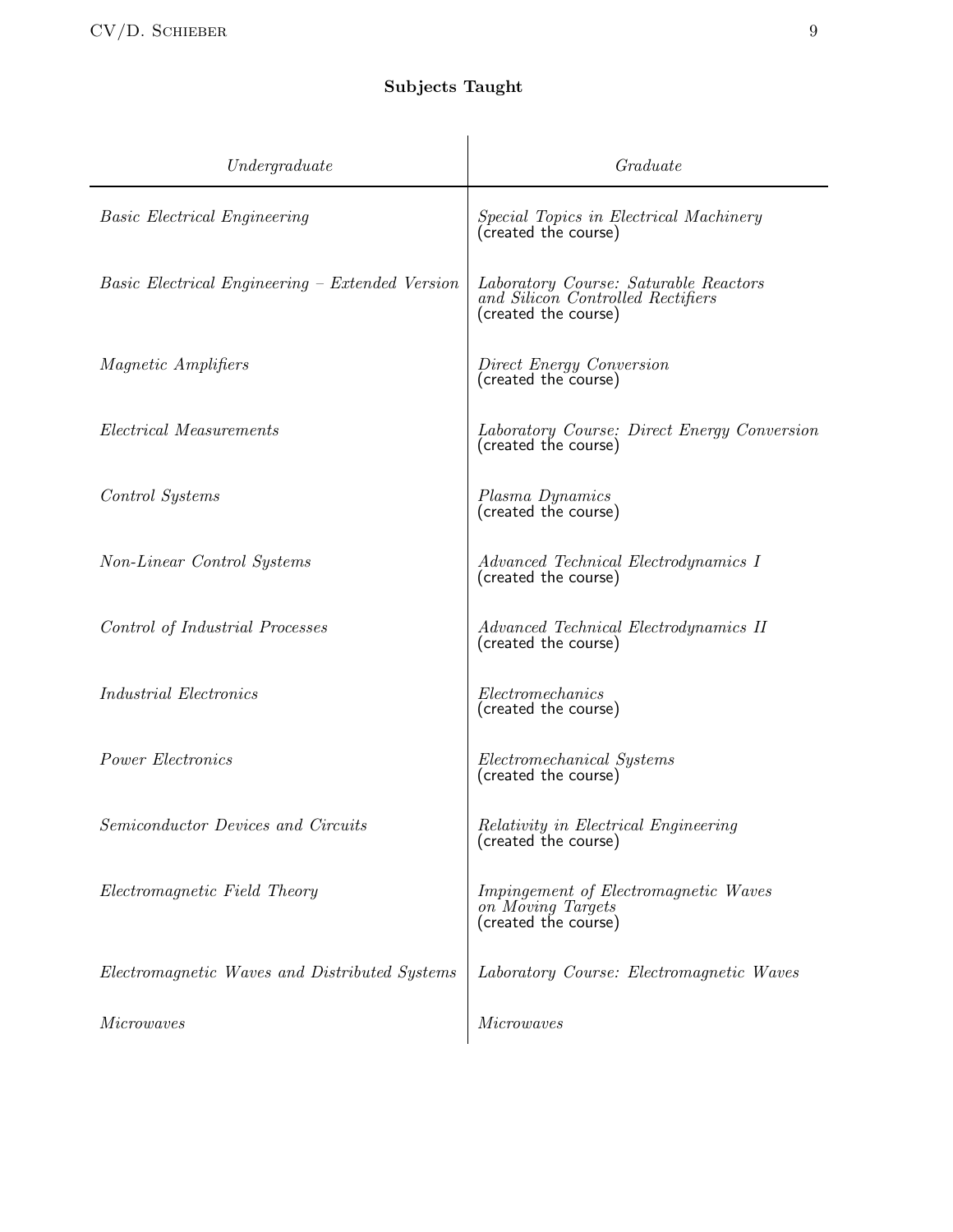### Some Departmental Activities (Abridged)

- 1. Tenure and Promotion Committee.
- 2. Chairman Adjunct Appointment and Promotion Committee.
- 3. Ollendorff Research Center Committee.
- 4. Ad-hoc member of Undergraduate Curriculum Committee.
- 5. Graduate Studies Committee.
- 6. Chairman Administrative and Technical Personnel Excellence Award Committee.
- 7. Chairman Graduate Students Excellence Award Committee.
- 8. Chairman Professors Excellence Award Committee.
- 9. Chairman of the Steering Committee and Project Leader Building of the new Center for Communication and Information Technologies (CCIT).
- 10. Academic Development Committee.
- 11. Chairman Screening Committee for Electrical Engineering Doctoral Candidates.
- 12. Chairman Acceptance Committee for Graduate Students from other Universities.
- 13. Head Electromagnetic Waves Laboratory.
- 14. Chairman Committee for Area Allocation, Technical Manpower and Infrastructure.
- 15. Head Computer Facilities and Layout Management (approximately  $2 \times 10^6$ \$).
- 16. Associate Dean.
- 17. Acting Dean: September 1996; February 1997; September 1997; October 1998; June 1999, October 1999, May 2002; September 2002; May 2003.
- 18. Chairman and project leader of the departmental building effort: the Electrical Engineering Technical Service Center; the students' P.C. workshops; the students' Unix workshop; the Center for Communication and Information Technologies, including the required relevant addenda. [Acoustics; gas supply and regulation; computer network communication (fiber; copper)]. The CCIT (Center for Communication and Information Technologies) comprises our modern electro-optics effort as well as our modern computer laboratories.

Construction and installation of the Basic Electrical Engineering Laboratory housing (in shifts) about 500 students per term.

- 19. Head Departmental Computerization Committee.
- 20. Departmental Fiscal Committee.
- 21. Academic Head Departmental Undergraduate Laboratories and Projects:

Electrical Engineering Laboratory; Extended Electrical Engineering Laboratory 1 – two versions: one for electrical engineering students and one for computer oriented electrical engineering students. (The laboratory provides access to about 500 students per term). Specialized Laboratories: Laboratory 2; Laboratory 3. Projects 1, 2; Special Project; Industrial Project.

22. Academic Head – Departmental Infrastructure (Associate Dean for Infrastructure).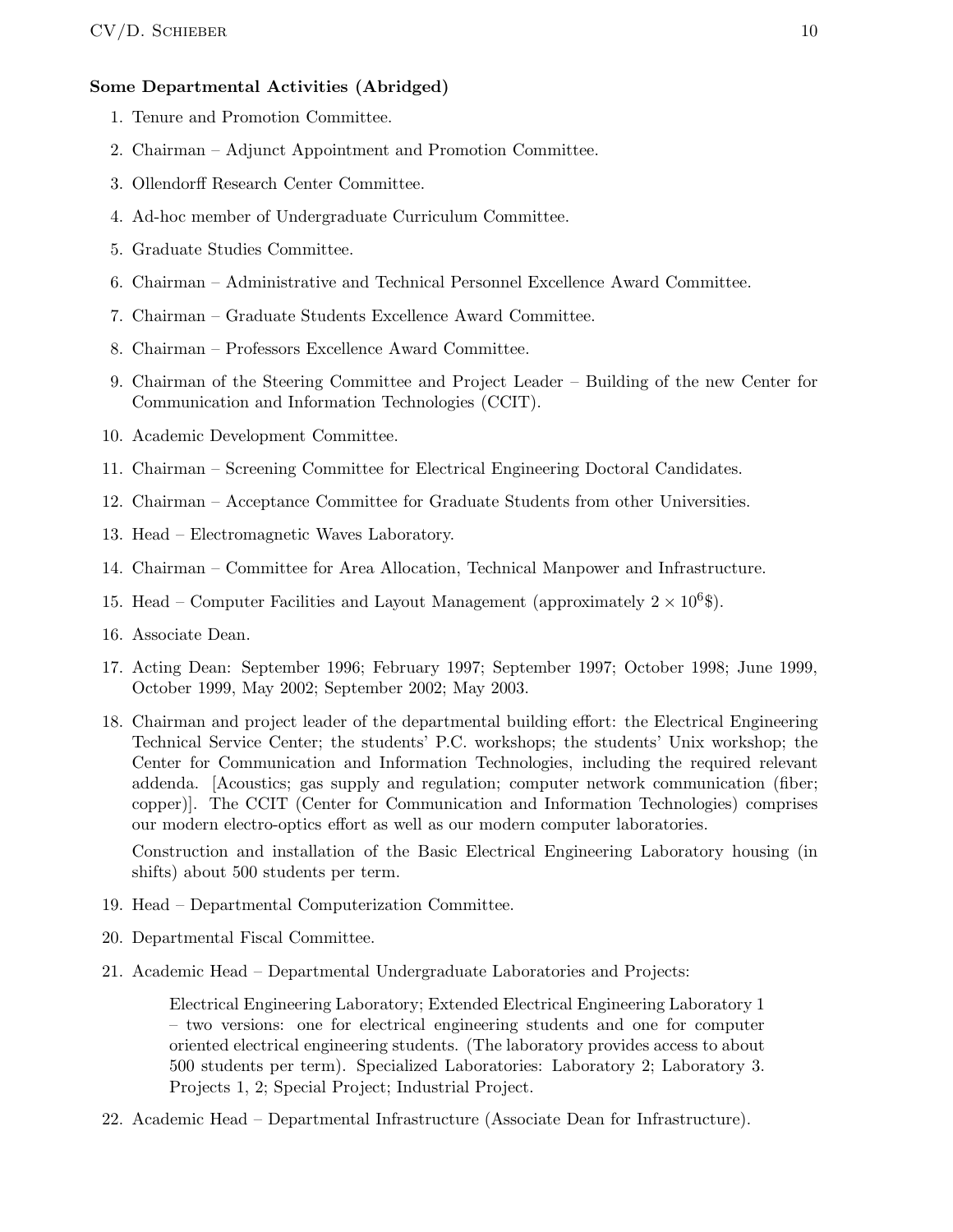## Research Projects<sup>∗</sup> (Partial List)

| 1967 |                          | 050-134 | Utilization of Magnetic Constant Current Transformers in Starting and<br>Regulation of Induction Motors.                                      |
|------|--------------------------|---------|-----------------------------------------------------------------------------------------------------------------------------------------------|
| 1968 | $\overline{\phantom{0}}$ | 050-174 | Investigation of Gas Discharges in Magnetic Fields.                                                                                           |
| 1969 | $\overline{\phantom{0}}$ | 050-190 | Behavior of Liquid Metal in Imposed Magnetic Fields.                                                                                          |
| 1970 | $\overline{\phantom{0}}$ | 050-243 | Investigation of Solar Radiation for Applications in Drive Systems and<br>Telecommunication.                                                  |
| 1970 | $\qquad \qquad -$        | 050-276 | Performance of Electric Arcs in Magnetic Fields.                                                                                              |
| 1971 | $\equiv$                 | 050-287 | Utilization of Linear Motors in Industrial Drive Systems.                                                                                     |
| 1971 | $\equiv$                 | 050-295 | Investigation of the Use of Fuel Cells in Autonomous Systems.                                                                                 |
| 1972 | $\equiv$                 | 050-306 | Magnetic Propulsion and Levitation.                                                                                                           |
| 1973 | $\overline{\phantom{0}}$ | 050-331 | Solar Cells for Domestic Applications.                                                                                                        |
| 1973 | $\overline{\phantom{0}}$ | 050-333 | Use of Solar Cells for Hydrogen Production.                                                                                                   |
| 1974 | $\equiv$                 | 050-338 | Electrical Recording and Monitoring of Intra-Cranial Pressure after<br>Severe Brain Injuries (with Dr. J. Grushkievicz, M.D., Neurosurgeon.). |
| 1974 | $\overline{\phantom{0}}$ | 050-339 | Investigation of Thermoelectric Units for Applications in Power Supplies<br>and Refrigeration Installations.                                  |
| 1975 | $\overline{\phantom{0}}$ | 050-357 | Electrodynamics of Distributed Parameter Induction Devices.                                                                                   |
| 1975 | $\overline{\phantom{0}}$ | 050-359 | Transient Fields in Saturable Iron.                                                                                                           |
| 1975 | $\overline{\phantom{0}}$ | 050-373 | Computation of Electric Field Distribution around High-Voltage<br>Equipment.                                                                  |
| 1976 | $\overline{\phantom{0}}$ | 050-376 | Determination of Coil Inductance for Inductive Heating.                                                                                       |
| 1976 | $\overline{\phantom{0}}$ | 050-377 | Electromagnetic Screening of Technical Equipment.                                                                                             |
| 1976 | $\equiv$                 | 050-380 | Electromagnetic Levitation.                                                                                                                   |
| 1976 | $\overline{\phantom{0}}$ | 050-381 | Accumulator Charge Measurement.                                                                                                               |
| 1977 | $\overline{\phantom{0}}$ | 050-398 | Continuous Speed Regulation Using a Linear Motor Disk Drive Unit.                                                                             |
| 1977 |                          | 050-400 | Field Theory of Solid Rotor Machines.                                                                                                         |
| 1978 |                          | 050-412 | Permanent Magnets for DC Machines.                                                                                                            |
| 1979 | $\overline{\phantom{0}}$ | 050-421 | The Linear Motor at High Frequencies.                                                                                                         |
| 1979 | $\overline{\phantom{0}}$ | 050-439 | Solar Cells Power Supply.                                                                                                                     |
| 1979 | $\overline{\phantom{0}}$ | 050-440 | Electrical Energy Conversion in Industry.                                                                                                     |
| 1979 |                          | 050-441 | End Effects in Linear Induction Machines.                                                                                                     |

<sup>∗</sup>Funds provided by the Ministry of Defense, the Ministry of Industry and Trade, the Ministry of Development, the Israel Defense Forces, the Messing Foundation for Research and Development, the Fund for Promotion of Research at the Technion and the Commission of the European Community.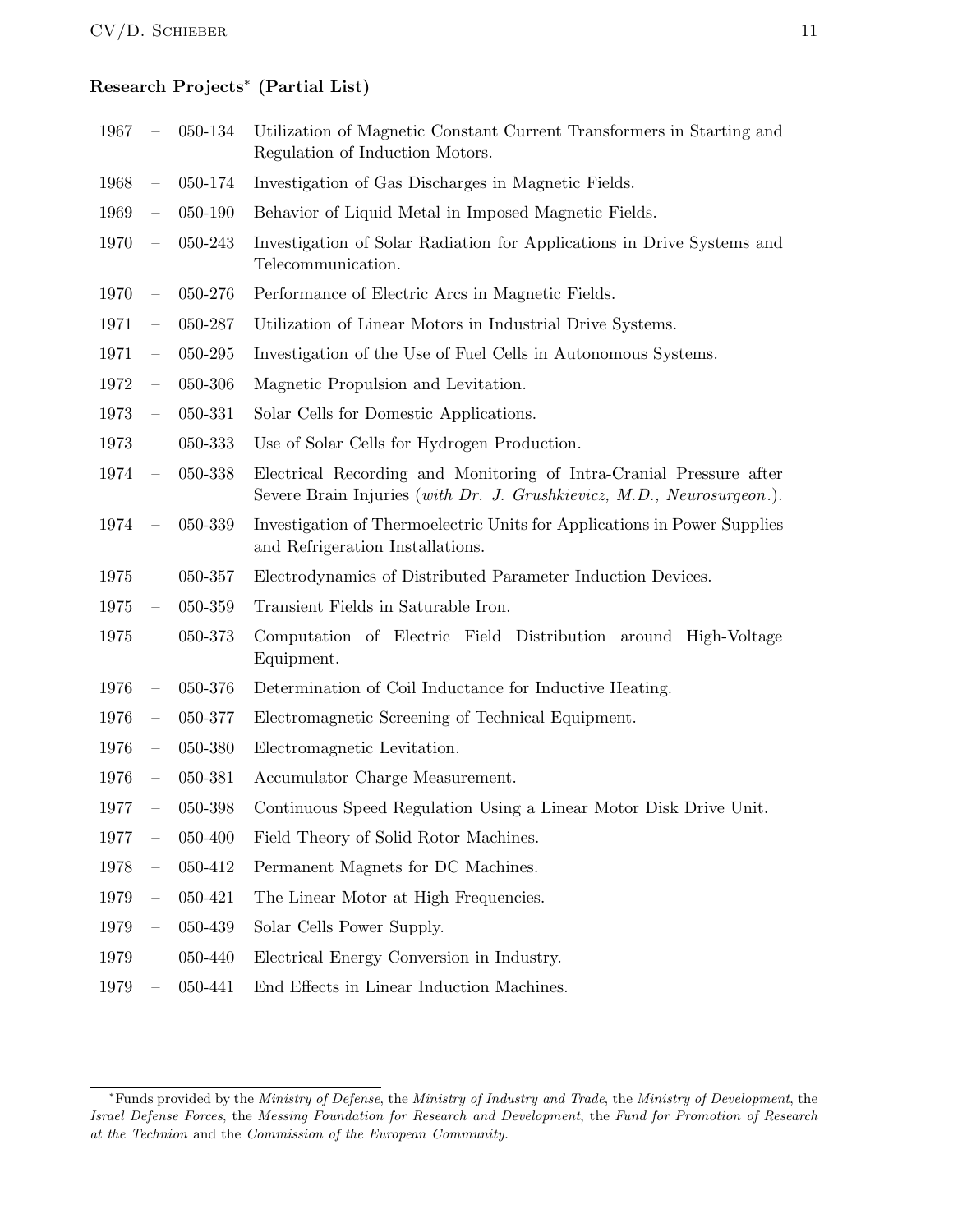| 1979   | —                        | 050-443     | Radiation Pressure on Moving Resistive Sheets.                                            |
|--------|--------------------------|-------------|-------------------------------------------------------------------------------------------|
| 1980   | $\overline{\phantom{0}}$ | 050-456     | Electrodynamics of Salient Pole Machines.                                                 |
| 1980   | $\qquad \qquad -$        | 050-457     | Asynchronous Performance of Hysteresis Motors.                                            |
| 1980   | $\overline{\phantom{0}}$ | 050-466     | Speed Regulation of a Disk Type Linear Motor by Means of a<br>Microcomputer.              |
| 1981   | $\overline{\phantom{0}}$ | 050-467     | Unipolar Induction Machines.                                                              |
| 1981   | $\equiv$                 | 050-468     | Harmonics and Sub-Harmonics in Electromagnetic Circuits Comprising<br>Saturable Reactors. |
| 1982   |                          | 050-472     | Faraday's Law and its Application to Moving Media.                                        |
| 1983   | $\qquad \qquad -$        | 050-490     | Magnetic Levitation for Transportation Purposes.                                          |
| 1984   | $\overline{\phantom{0}}$ | 050-515     | Surge Impedance of Extended Grounding Rods.                                               |
| 1985   | $\overline{\phantom{0}}$ | 052-528     | Reaction in Unipolar Induction Systems, I.                                                |
| 1986   | $\overline{\phantom{0}}$ | 052-528     | Reaction in Unipolar Induction Systems, II.                                               |
| 1987   |                          | 050-0592    | Electromagnetic Wave Scattering from Rotating Dielectric Cylinders.                       |
| 1988   | $\overline{\phantom{0}}$ | 050-0630    | Interaction between a Traveling Field and a Moving Conductor, I.                          |
| 1989   | $\overline{\phantom{0}}$ | 050-0630    | Interaction between a Traveling Field and a Moving Conductor, II.                         |
| 1990   | $\qquad \qquad -$        | 050-699     | Electrostatic Influence Machines.                                                         |
| 1991   | $\qquad \qquad -$        | 050-735     | Influence of Buried Pipes on Grounding Facilities.                                        |
| 1993   | $\qquad \qquad -$        | 050-832     | Collection of Fly Ash in Long Chimney Stacks, I.                                          |
| 1993   | $\overline{\phantom{0}}$ | 050-833     | Longitudinal Oscillations with Inherent Time-Lag.                                         |
| 1994/5 | $\qquad \qquad -$        | 050-832     | Collection of Fly Ash in Long Chimney Stacks, II.                                         |
| 1995/6 | $\equiv$                 | $050 - 909$ | Electromagnetic Radiation from Receding Radiation Sources, I.                             |
| 1996/7 | $\equiv$                 | $050 - 909$ | Electromagnetic Radiation from Receding Radiation Sources, II.                            |
| 1997/8 | $\equiv$                 | $050 - 909$ | Electromagnetic Radiation from Receding Radiation Sources, III.                           |
| 1998   |                          | $050 - 998$ | Solar and Terrestrial Radiation.                                                          |
| 1998   |                          | 050-999     | Historical Perspectives in the Development of Modern Electrical<br>Engineering.           |
| 1998   |                          | $050 - 022$ | Electrification of Dielectric Rods by Imposed Fields, I.                                  |
| 1998   |                          | $050 - 023$ | Historical Roots of Modern Magnetic Concepts.                                             |
| 1999   |                          | $050 - 022$ | Electrification of Dielectric Rods by Imposed Fields, II.                                 |
| 1999   |                          | $050 - 026$ | Wake Field in a Resonant Dielectric Medium<br>(with Prof. L. Schächter).                  |
| 2000   |                          | $050 - 065$ | Electromagnetic Excitation of Capacitive Membranes, I.                                    |
| 2000   |                          | $050 - 066$ | Research into the History of Electromagnetic Radiation.                                   |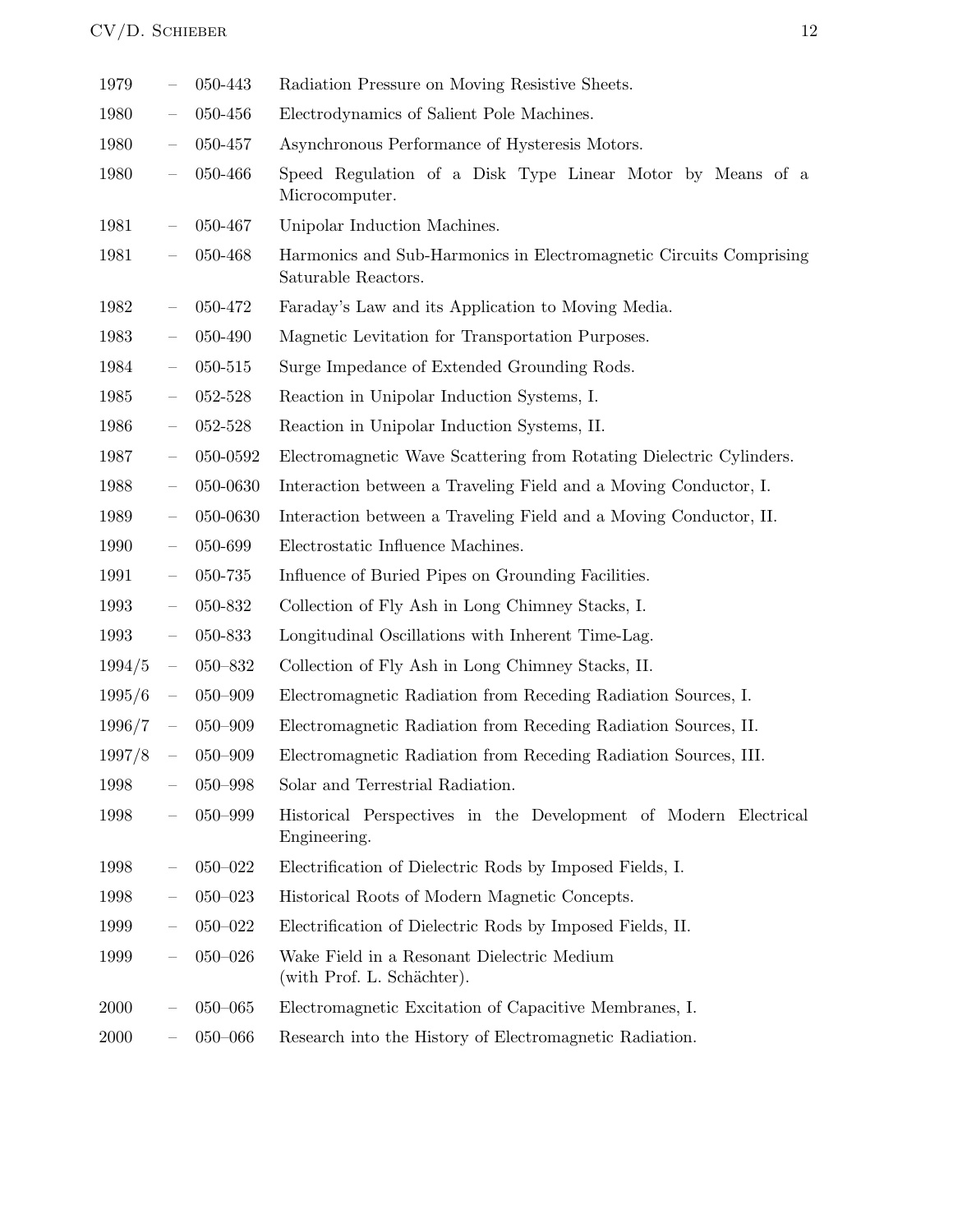| 2001 |                          | $-$ 050-065        | Electromagnetic Excitation of Capacitive Membranes, II.            |
|------|--------------------------|--------------------|--------------------------------------------------------------------|
| 2002 | $\overline{\phantom{m}}$ | $050 - 065$        | Electromagnetic Excitation of Capacitive Membranes, III.           |
|      |                          | $2002 - 050 - 127$ | Screening of RF Waves.                                             |
|      |                          | $2003 - 050 - 184$ | The Development of Electromagnetics Immediately after Maxwell, I.  |
| 2004 |                          | $-050 - 184$       | The Development of Electromagnetics Immediately after Maxwell, II. |
| 2005 |                          | $-100 - 5184$      | Transient Return Currents in the Vicinity of Grounding Rods.       |
| 2005 |                          | $-100 - 5185$      | The Behavior of Plane Metal Screens under Transient Excitation.    |
| 2006 | $\overline{\phantom{m}}$ | 100–6269           | Cable Shielding for Electromagnetic Compatibility.                 |
| 2009 | $\overline{\phantom{m}}$ | 100–8463           | Electromagnetic Wake Penetration into Metallic Medium.             |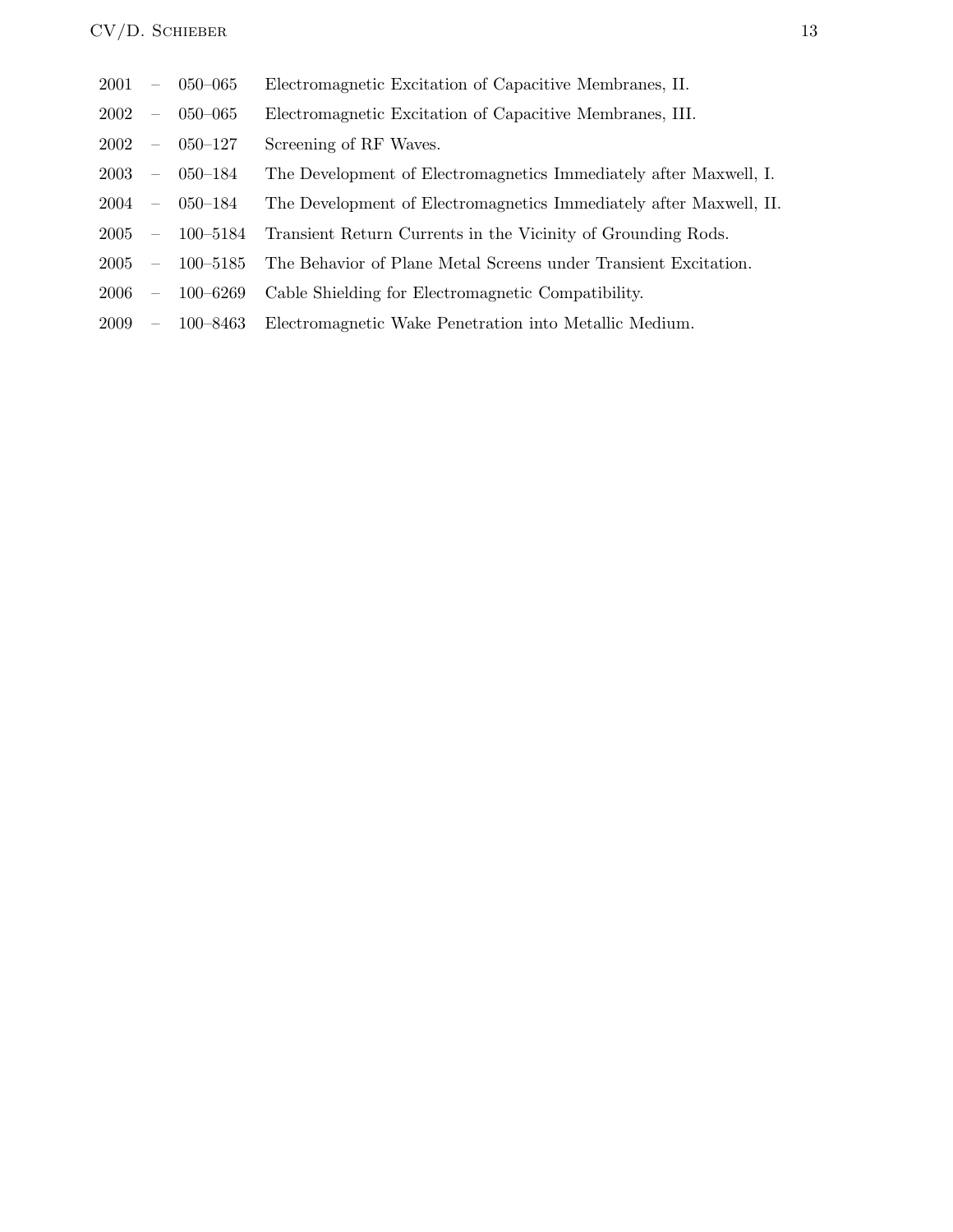### Theses Supervision

Undergraduate Theses:

Supervised  $\times$  of undergraduate theses and projects.

Completed M.Sc. Theses:

| 1968 S. Gavril     | "Working Conditions of Transformers Loaded by Rectifiers and<br>Controlled Rectifiers".                                             |
|--------------------|-------------------------------------------------------------------------------------------------------------------------------------|
| 1969 S. Axelrod    | "High-Frequency Performance of Magnetic Amplifiers".                                                                                |
| 1969 H. Kamil      | "Magnetic Guidance of a Conducting Jet".                                                                                            |
| 1971 V. Brecher    | "Electronic Measurement of Inversion Efficiency in Electric<br>Discharges".                                                         |
| 1972 H. Azria      | "Development of an Electronic System for Testing and Classi-<br>fying of Solar Cells".                                              |
| 1972 H. Landau     | "Liquid Metal Pump for Low Capacities".                                                                                             |
| 1979 A. Bianu      | "Continuous Speed Control Using a Linear Stator".                                                                                   |
| 1985 L. Schächter  | "Electrodynamics of Solid-Rotor Induction Machines".                                                                                |
| 1985 S. Haklai     | "Microprocessor Measurement of Resistance of Power Devices".                                                                        |
| 1985 M. Berman     | "Programmable Controller in Process Supervision".                                                                                   |
| 1986 M. Botton     | "Dynamic Performance of Inductive Coils".                                                                                           |
| 1990 Z. Raviv      | "Production of Ceramic Permanent Magnets in the Presence of<br>Magnetic Fields" (Joint supervision with M.S. Erlicki).              |
| 1994 S. Eyal       | "Artificial Supplement of the Magnetizing Current of a<br>Wye-Wye Connected Transformer". (Joint supervision with<br>M.S. Erlicki). |
| 2000 B. Mali       | "Interaction between Free Electrons and Radiation in an Open<br>Resonator" (Joint supervision with L. Schächter).                   |
| 2000 S. Banna      | "Interaction of Symmetric and Asymmetric Modes with Free<br>Electrons" (Joint supervision with L. Schächter).                       |
| 2008 V. Karagodsky | "X-Ray Source based on Free Electron Beams" (Joint supervi-<br>sion with L. Schächter).                                             |

### Completed D.Sc. Theses:

| 1971 S. Gavril | "Electric Current Flow in Gases".                                                                   |
|----------------|-----------------------------------------------------------------------------------------------------|
| 1974 H. Kamil  | "Direction Control of an Electric Arc and its Use in Industrial<br>Processes".                      |
| 1979 Y. Yaniv  | "Modern Principles of Separation of Particles in Magnetic and<br>Electric Fields". (Co-supervisor). |
| 1982 A. Mor    | "Electrodynamics of Linear Induction Motor of Finite<br>Dimensions".                                |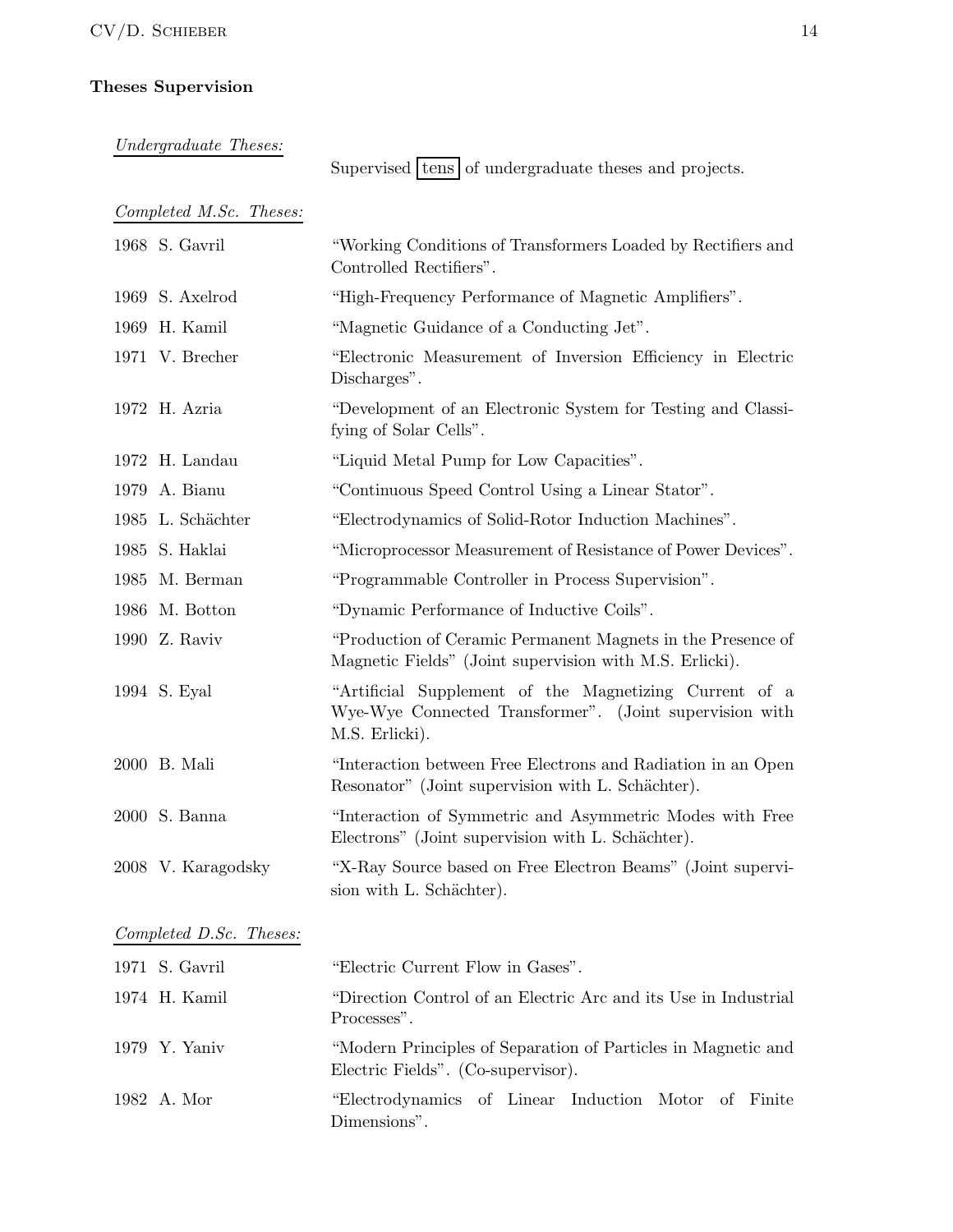| 1988 L. Schächter | "Generators of Radiation Based on an Electron Beam Moving<br>in a Periodic Structure". (Co-supervisor)                                       |
|-------------------|----------------------------------------------------------------------------------------------------------------------------------------------|
| 1989 M. Botton    | "Radiation Emission by Ballistic Electrons in Semiconducting"<br>Superlattices". (Co-supervisor)                                             |
| 1990 A. Bianu     | "Disk Type Linear Motor".                                                                                                                    |
| 2004 S. Banna     | "Scaling Laws for Wake-Fields in Optical Structures".                                                                                        |
| 2006 A. Lahav     | "Interaction of Electron Beams Generated by Ferroelectric<br>Cathodes and Electromagnetic Waves in Periodic Structures".<br>(Co-supervisor). |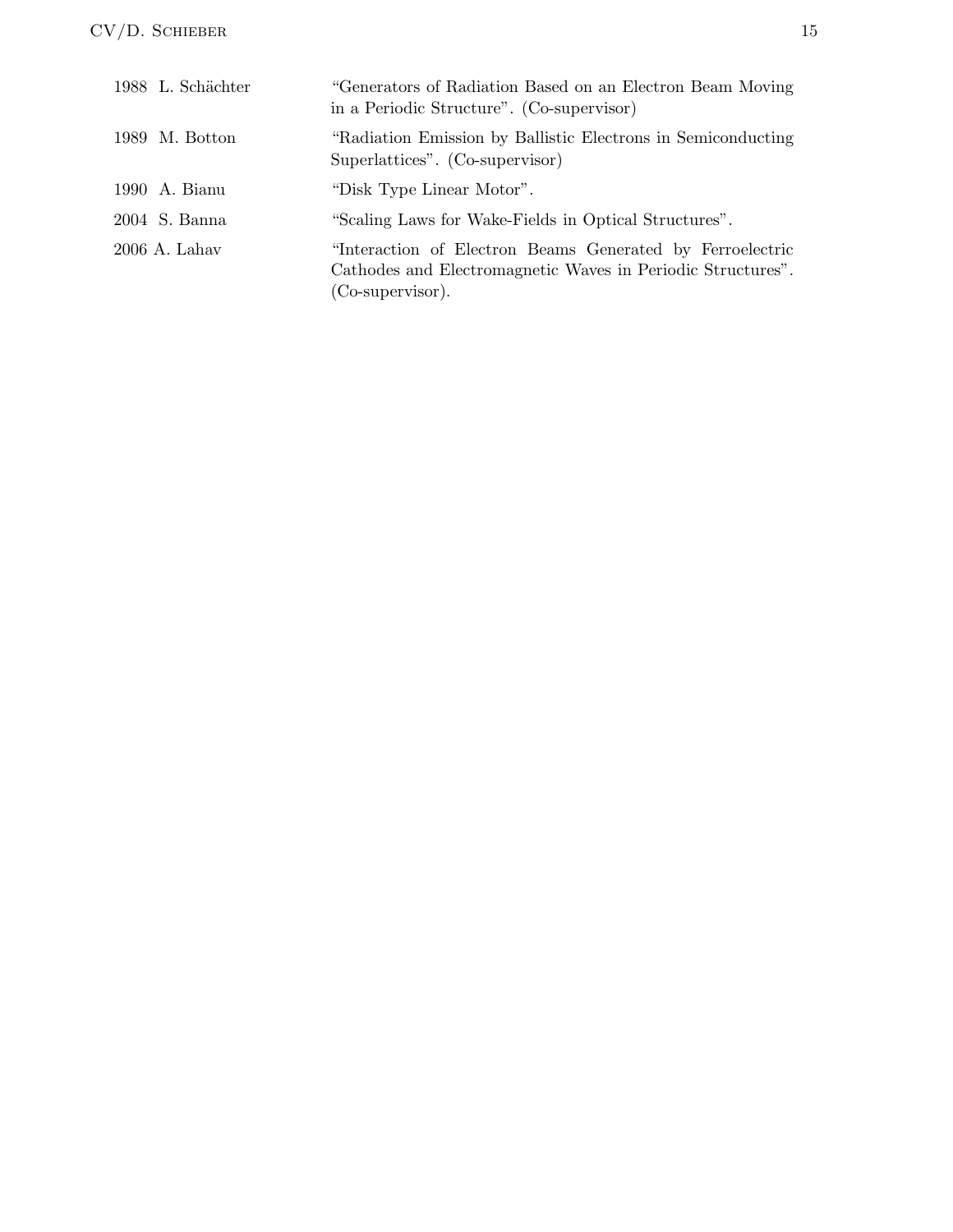## II. List of Publications

## A. Theses

"Radial Oil Flow and Pressure Differences in High Voltage and Very High Voltage Cable Insulations"; M.Sc. Thesis, Department of Electrical Engineering, Technion, June 1962.

"Magnetic Amplifiers and Their Application in Regulating Systems and Drives"; D.Sc. Thesis, Department of Electrical Engineering, Technion, March 1965.

## B. Journal Articles

- 1. "Radial Oil Flow in Cable Insulations", AIEE Trans. on Power Apparatus and Systems, No. 59, pp. 72-81, 1962 (with N. Klein).
- 2. "Fluted Sheath for Oil-Filled Pressure Cables", IEEE Trans. on Power Apparatus and Systems, No. 66, pp. 335-343, 1963 (with N. Klein).
- 3. "Durch Magnetische Verstärker Gespeister Reihenschlussmotor für Konstante Drehzahl", Elektrotechnik und Maschinenbau, Issue 6, pp. 137-139, 1964 (with J. Ben Uri and Y. Wallach).
- 4. "Magnetic Amplifier with Positive and Negative Control", Israel Journal of Technology, Vol. 2, pp. 218-226, 1964 (with J. Ben Uri and M.S. Erlicki).
- 5. "Series Magnetic Amplifier", Israel Journal of Technology, Vol. 3, pp. 133–137, 1965 (with M.S. Erlicki and J. Ben Uri.)
- 6. "Static Magnetic Constant Current Transformer", IEEE Trans. on Power Apparatus and Systems, Vol. PAS-84, No. 8, pp. 691-700, 1965 (with J. Ben Uri and M.S. Erlicki.)
- 7. "Transient of D.C. Generator with Highly Saturated Field", Wissenschaftliche Zeitung der Elektrotechnik, Band 5, Heft 4, pp. 215-230, 1965 (with J. Ben Uri.)
- 8. "Transistor Saturable-Reactor System", IEEE Trans. on Ind. Electr. and Control Inst., Vol. IECI-12, pp. 62-66, 1965.
- 9. "Transients in Saturable Reactors", Electronics Letters, Vol. 1, p. 240, 1965.
- 10. "A Simplified Approach to Instruction in Saturable Reactors", IEEE Trans. on Education, Vol. E-8, No. 4, pp. 91-93, 1965 (with J. Ben Uri and M.S. Erlicki.)
- 11. "Magnetic Amplifiers with Free Harmonic Flow in Control Circuit", Int. J. Electr. Engrg. Ed., Vol. 3, pp. 577-582, 1965.
- 12. "Instability of Magnetic Amplifier under Inductive Load", Wissenschaftliche Zeitung der Elektrotechnik, Band 6, Heft 4, pp. 203-213, 1966 (with M.S. Erlicki and J. Ben Uri.)
- 13. "Power Measurement Errors in Controlled Rectifier Circuits", IEEE Trans. on Ind. and Gen. Appl., Vol. IGA-2, pp. 309-311, 1966.
- 14. "Solution of a Non-Linear Problem", Int. J. Electr. Engrg. Ed., Vol. 4, pp. 513-521, 1966.
- 15. "Study of Saturable Reactor Performance by Means of Analog Computer", Int. J. Electr. Engrg. Ed., Vol. 5, pp. 481-496, 1967 (with A. Alexandrovitz.)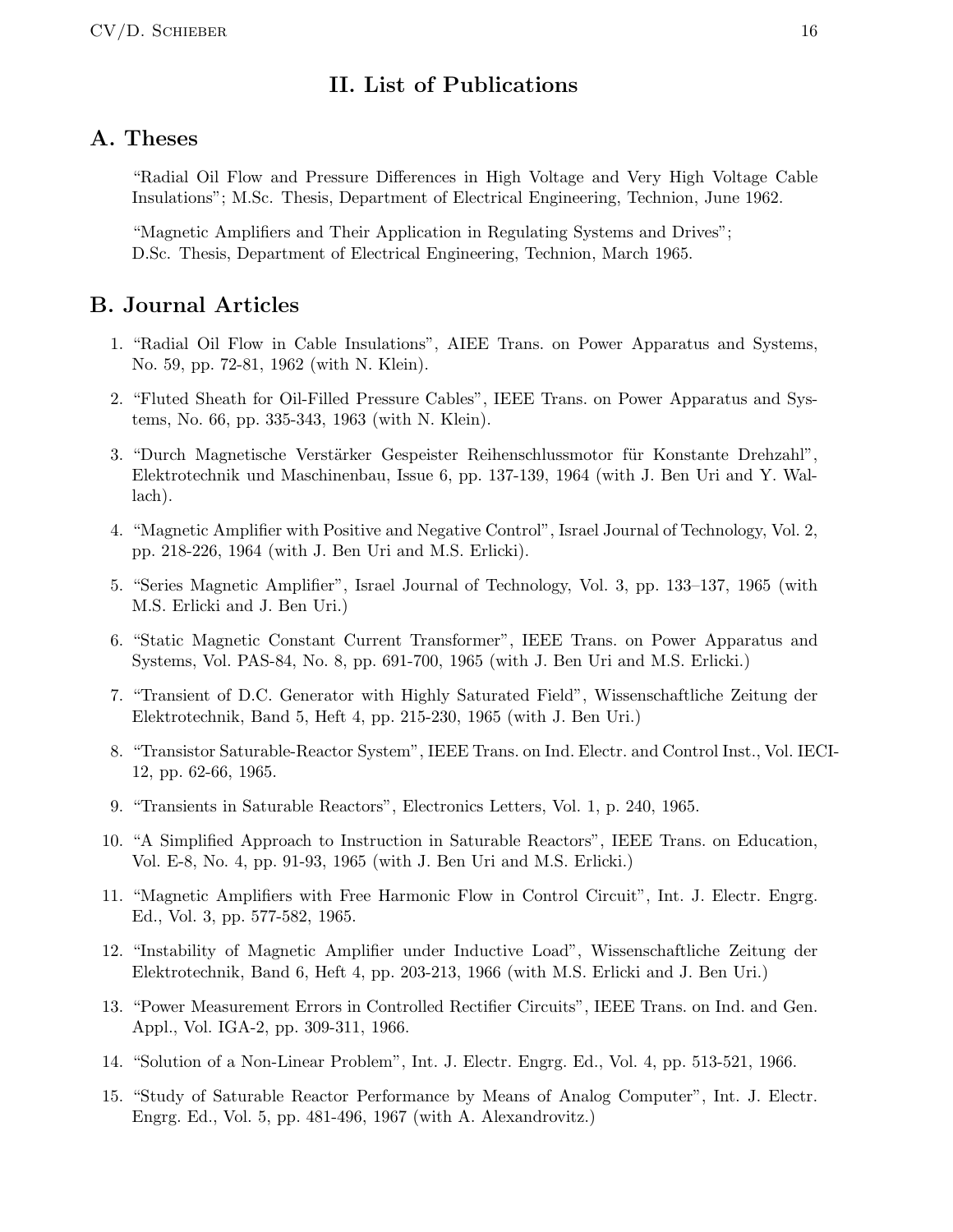- 16. "Effect of Magnetic Field on a Layer of Free Surface Mercury", Israel Journal of Technology, Vol. 5, pp. 261-266, 1967 (with N. Geffen.)
- 17. "Use of Root Trajectories in Control Systems", Wissenschaftliche Zeitung der Elektrotechnik, Band 10,. Heft 1, pp. 17-18, 1967 (with J. Ben Uri.)
- 18. "Power Dissipation in Rectifiers", Instrument Review, Vol. 14, pp. 497-500, 1967 (with Y. Wallach.)
- 19. "Negative Impedance Transformer", IEEE Trans. on Ind. Electr. and Control Inst., Vol. IECI-14, No, 2, pp. 77-80, 1967 (with M.S. Erlicki.)
- 20. "Working Range and Design of a Static Constant-Current Transformer", IEEE Trans. on Power Apparatus and Systems, Vol. PAS-27, pp. 1259-1262, 1968 (with M.S. Erlicki.)
- 21. "The Polarized and Non-Polarized Saturable Reactor", Archiv für Elektrotechnik, Vol. 51, pp. 281-288, 1968.
- 22. "A Simple Low Pass Filter", Israel Journal of Technology, Vol. 6, No. 4, pp. 265-268, 1968 (with M.S. Erlicki.)
- 23. "Use of Magnetic Tape in the Investigation of Electrical Machinery", Israel Journal of Technology, Vol. 6, No. 4, p. 273, 1968 (with Distinguished Professor Franz Ollendorff.)
- 24. "The Transductor and the Auto-Self Excited Transductor", Wissenschaftliche Zeitung der Elektrotechnik, No. 11/3, pp. 149-166, 1968.
- 25. "A Non-Conventional Amplistat Configuration", IEEE Trans. on Ind. Electr. and Control Inst., Vol. IECI-15, No. 1, pp. 12-16, 1968.
- 26. "Practical Application of a New Constant Current Transformer", Measurement and Instrument Review, March Issue, 1969 (with J. Ben Uri and M.S. Erlicki.)
- 27. "Transformer Performance Under Rectified Load", Int. J. Electr. Engrg. Ed., Vol. 7, pp. 153- 163, 1969 (with S. Gavril and M.S. Erlicki.)
- 28. "Nonlinearity of Hall Voltage", Electronics Letters, Vol. 5, pp. 78-79, 1969 (with M.S. Erlicki.)
- 29. "Switching off of Magnetic Fields", IEEE Trans. on Education, Vol. E-13, No. 1, p. 59, 1970.
- 30. "Electron Temperature Determination in a Low Density Helium Plasma", Plasma Physics, Vol. 12, p. 897, 1970 (with S. Gavril and M.S. Erlicki).
- 31. "Correlation of Electrical Power and Optical Oscillations in Low-Density Helium Plasma", Electronics Letters, Vol. 6, No. 9, April 1970.
- 32. "Magnetic Control of a Conducting Jet", Journal of Physics Applied Physics, Vol. 3, pp. 1981-1984, 1970 (with M.S. Erlicki and H. Kamil.)
- 33. "Phase Sensitive Detection of Nonperiodic Signals", Trans. IEEE on Instr. and Meas., Vol. IM-21, No. 1, pp. 84-85, 1972 (with S. Gavril.)
- 34. "Unipolar Induction Braking of Thin Metal Sheets", Proc. IEE, Vol. 119, No. 10, pp. 1499- 1503, 1972.
- 35. "Transient Eddy Currents in Thin Metal Sheets", Trans. IEEE on Magnetics, Vol. MAG-8, pp. 775-779, 1972.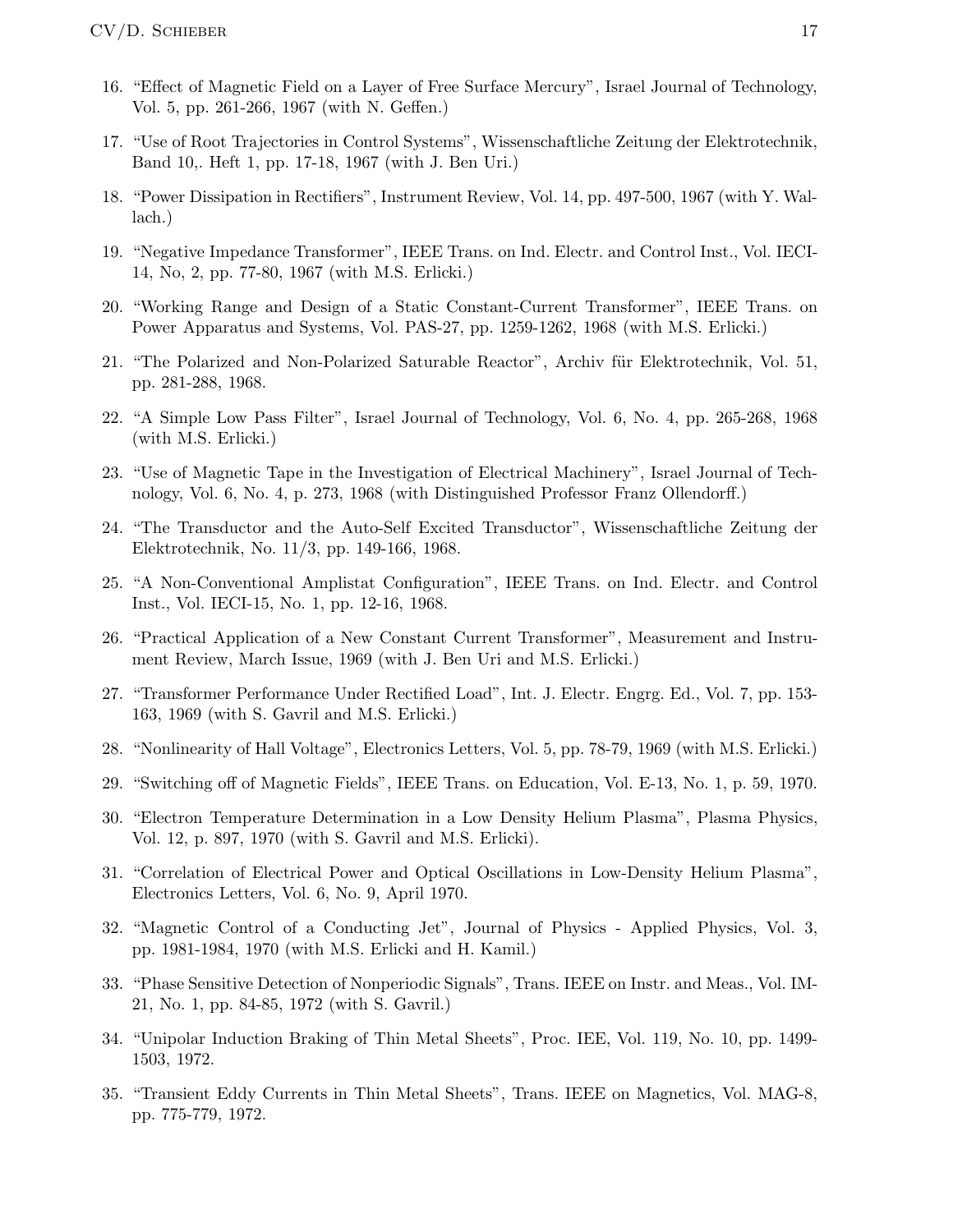- 36. "Shielding Performance of Metallic Cylinders", Trans. IEEE on Electromagnetic Compatibility, Vol. EMC-15, No. 2, pp. 12-16, 1973.
- 37. "A.C.-Induced Eddy Currents", J. of the Franklin Institute, Vol. 155, No. 3, pp. 249-261, 1973.
- 38. "Principles of Operation of Linear Induction Devices", Proc. IEEE, Vol. 61, No. 5, pp. 647- 656, 1973.
- 39. "Electromechanical Transients in Liquid Metal on Field Disruption", J. of the Franklin Institute, Vol. 296, No. 1, pp. 15-31, 1973.
- 40. "Force on a Moving Conductor Due to a Magnetic Pole Array", Proc. IEE, Vol. 120, No. 12, pp. 1519-1520, 1973. (Full-length paper deposited at the IEE Library, London).
- 41. "Braking Torque on Rotating Sheet in Stationary Magnetic Field", Proc. IEE, Vol. 121, No. 2, pp. 117-122, 1974.
- 42. "Optimal Dimensions of Rectangular Electromagnet for Braking Purposes", Trans. IEEE on Magnetics, Vol. MAG-11, pp. 948-953, 1975.
- 43. "Asynchronous Performance of Hysteresis Motor", J. of the Franklin Institute, Vol. 299, No. 6, pp. 433-447, 1975.
- 44. "Electrodynamics of Polyphase Windings", Archiv für Elektrotechnik, Vol. 58, pp. 117-127, 1976.
- 45. "Field Switching in the Presence of Superconducting Material", J. of the Franklin Institute, Vol. 302, No. 4, pp. 293-312, 1976.
- 46. "Simplified Estimation of End Effects in Linear Induction Machines", Electrical Machines and Electromechanics, Vol. 1, pp. 195-200, 1977.
- 47. "Electrodynamics of Distributed Parameter Induction Devices", Archiv für Elektrotechnik, Vol. 59, pp. 297-303, 1977.
- 48. "Some Remarks on the Classical Electrodynamics of Moving Media", Appl. Phys., Vol. 14, pp. 327-335, 1977. (Invited Paper.)
- 49. "Electrodynamics of Synchronous and Asynchronous Interactions", J. of the Franklin Institute, Vol. 304, No. 4/5, pp. 387-399, 1977.
- 50. "Radiation Pressure on a Moving Resistive Sheet", J. of the Franklin Institute, Vol. 308, No. 2, pp. 163-169, 1979.
- 51. "Wave Propagation in a Lossy-Plane Waveguide", Archiv für Elektrotechnik, Vol. 61, pp. 209-213, 1979 (with Distinguished Professor Franz Ollendorff.)
- 52. "Speed Regulation of a Linear Motor by Radial Displacement of the Stator", Archiv Elektrotech. (Poland), Vol. 28, No. 2, pp. 489-492, 1979 (with A. Bianu and S. Gavril.)
- 53. "Electrodynamics of a Resistive Sheet Inside a Waveguide", Archiv für Elektrotechnik, Vol. 62, pp. 225-232, 1980.
- 54. "Wave Refraction at a Dielectric Layer", J. of the Franklin Institute, Vol. 310, No. 2, pp. 119- 129, 1980.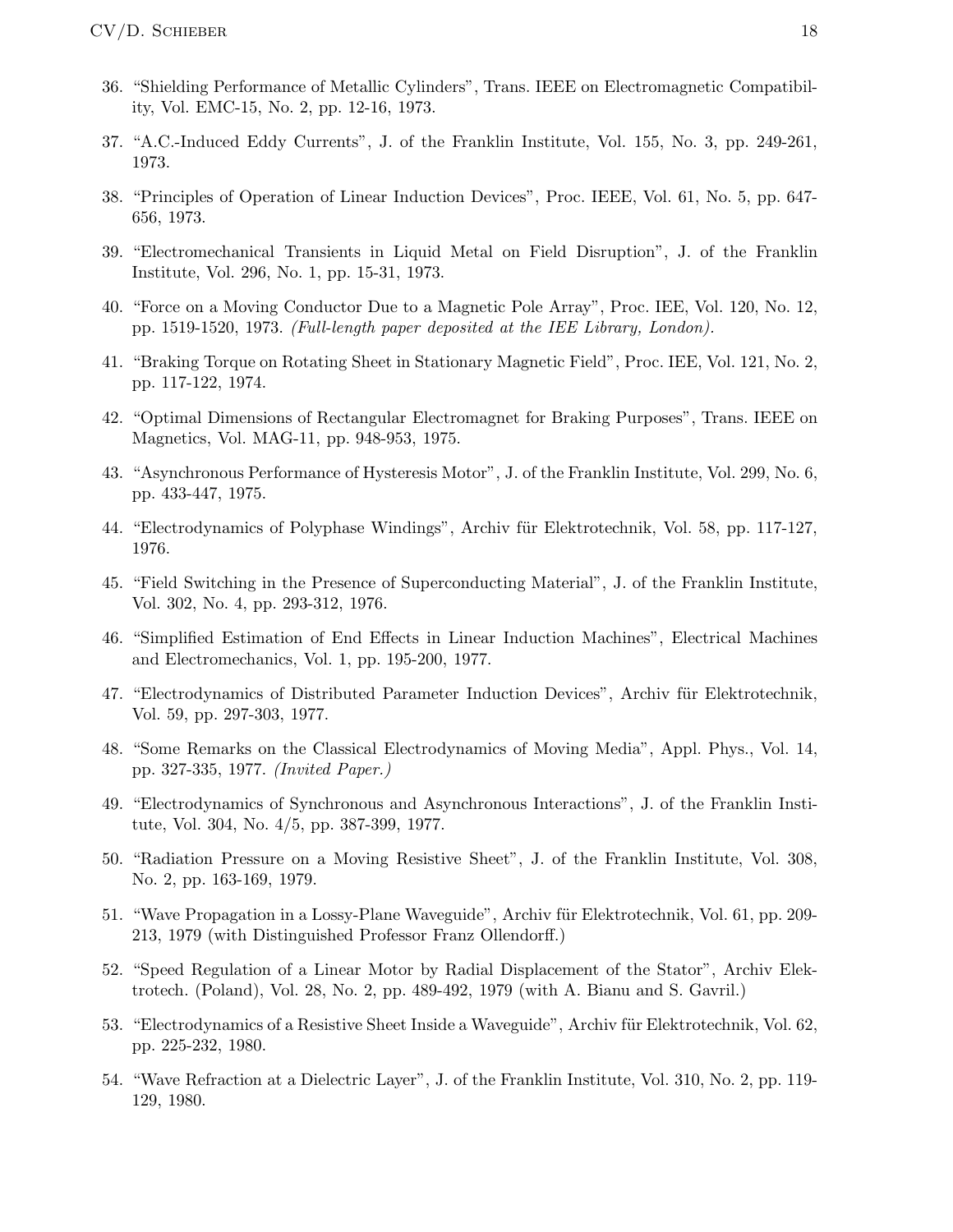- 55. "Electrodynamics of Solid-Rotor Induction Machines", J. of the Franklin Institute, Vol. 310, No. 3, pp. 189-206, 1980.
- 56. "Operation of Eddy-Current Probe Coil", J. of the Franklin Institute, Vol. 310, No. 4/5, pp. 271-280, 1980.
- 57. "Some Remarks on the Analysis of Electrical Machinery", Archiv für Elektrotechnik, Vol. 63, pp. 111-115, 1981.
- 58. "Electrodynamics of Synchronous Machines", J. of the Franklin Institute, Vol. 311, No. 5, pp. 279-297, 1981.
- 59. "On the Electrodynamics of Coil Shielding", J. of the Franklin Institute, Vol. 314, No. 4, pp. 231-242, 1982.
- 60. "On the Electromagnetic Wave Propagation Inside Moving Non-Magnetic Media", J. of the Franklin Institute, Vol. 314, No. 4, pp. 243-262, 1982.
- 61. "Some Remarks on Faraday's Law", Am. J. Phys., Vol. 50, No. 11, pp. 974-975, 1982 (with Distinguished Professor Nathan Rosen.)
- 62. "Proximity Effect Between a Plane Metal Screen and a Rectilinear Current Carrying Conductor", J. of the Franklin Institute, Vol. 315, No. 2, pp. 149-164, 1983.
- 63. "On the Application of Faraday's Law to Moving Media", J. of the Franklin Institute, Vol. 316, No. 3, pp. 241-259, 1983.
- 64. "Quasistatics, Ollendorff-Cerenkov Electrodynamics and Moving Media", Archiv für Elektrotechnik, Vol. 67, pp. 113-117, 1984.
- 65. "Magnetic Levitation in Linear Propulsion Machines", J. of the Franklin Institute, Vol. 317, No. 3, pp. 171-181, 1984.
- 66. "Quasi-Classical Estimation of the Work Function of Metals", Archiv für Elektrotechnik, Vol. 67, pp. 387-390, 1984.
- 67. "On the Inductance of Printed Spiral Coils", Archiv für Elektrotechnik, Vol. 68, pp. 155-159, 1985.
- 68. "Field Penetration into Saturable Cores", Archiv für Elektrotechnik, Vol. 68, pp. 175-181, 1985.
- 69. "Surge Impedance of Extended Grounding Rods", Archiv für Elektrotechnik, Vol. 68, pp. 305-312, 1985.
- 70. "Heating Effects Through Unipolar Induction", J. of the Franklin Institute, Vol. 320, No. 1, pp. 15-20, 1985.
- 71. "A Model of Unipolar Induction", Archiv für Elektrotechnik, Vol. 69, pp. 121-127, 1986.
- 72. "Considerations on Armature Reaction in Unipolar Induction Systems", Archiv für Elektrotechnik, Vol. 69, pp. 175-184, 1986.
- 73. "On the Power Actuating an Induced Metal Sheet", Electric Machines & Power Systems, Vol. 11, pp. 443-450, 1986 (with M.S. Erlicki).
- 74. "Radiation of a Receding Electric Dipole", Electromagnetics, Vol. 6, pp. 99-110, 1986.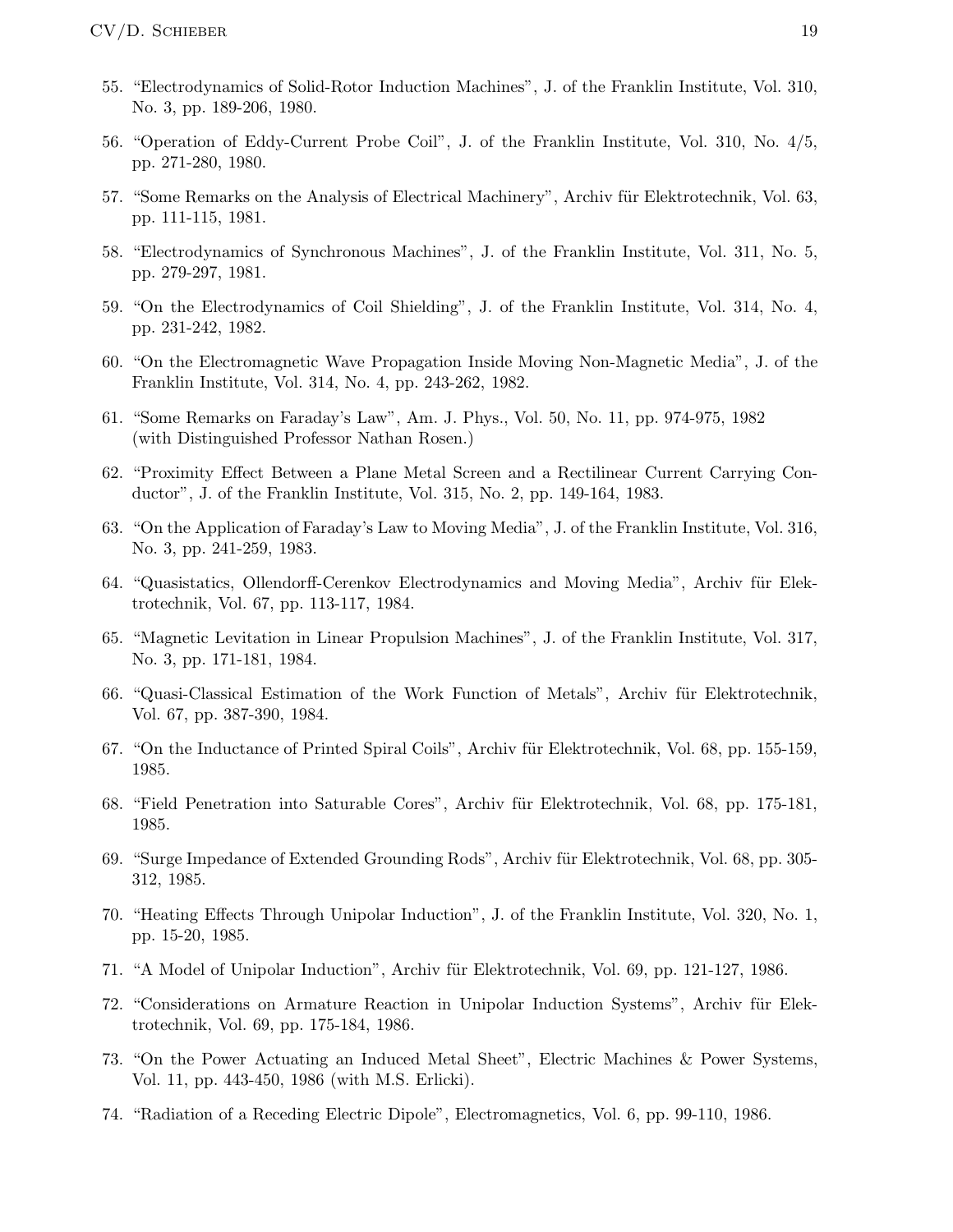- 75. "Electrodynamics of Solid-Rotor Induction Machine with Stator Losses", Electric Machines  $\&$  Power Systems, Vol. 12, pp. 13-25, 1987 (with L. Schächter).
- 76. "Some Remarks on Scattering by a Rotating Dielectric Cylinder", Journal of Electromagnetic Waves and Applications, Vol. 2, pp. 155-169, 1987.
- 77. "Conduit Reaction to Moving Charge", Archiv für Elektrotechnik, Vol. 71, pp. 207-212, 1988.
- 78. "Some Remarks on the Gap-Field in Electromagnetic Gliders", Archiv für Elektrotechnik, Vol. 72, pp. 319-325, 1989.
- 79. "Field Analysis of Gliding-Wall Conduit", J. of the Franklin Institute, Vol. 326, No. 5, pp. 709- 719, 1989.
- 80. "Some Remarks on Inductive and Capacitive Diathermy", J. of the Franklin Institute, Vol. 327, No. 4, pp. 515-526, 1990.
- 81. "Some Remarks on Electrostatic Influence Machines", J. of the Franklin Institute, Vol. 328, No. 1, pp. 171-179, 1991.
- 82. "Scattering from Rotating Optical Fibers", Journal of Electromagnetic Waves and Applications, Vol. 5, pp. 607-622, 1991 (with L. Schächter).
- 83. "On the Estimation of Current Drain by Buried Rail Profiles", Archiv für Elektrotechnik, Vol. 75, pp. 169-172, 1992.
- 84. "Charge Excitation through Electric Influence", J. of the Franklin Institute, Vol. 329, No. 4, pp. 715-726, 1992.
- 85. "Field Excitation by Drift Charges", Archiv für Elektrotechnik, Vol. 77, pp. 401–405, 1994.
- 86. "The Electromagnetic Field of Receding Radiation Sources", Electrical Engineering/Archiv für Elektrotechnik, Vol. 78, pp.  $281-291$ , 1995.
- 87. "Transient Pressure Variation of a Fluid in a Gravity-Free Environment", Zeitschrift für angewandte Mathematik und Mechanik, Vol. 76, pp. 45–56, 1996.
- 88. "Some Elementary Remarks on Vibrations with Inherent Time Lag", International Journal of Mathematical Education in Science and Technology, Vol. 27, pp. 225–232, 1996.
- 89. "Charge Relaxation Across Conducting Films", Electrical Engineering/Archiv für Elektrotechnik, Vol. 80, pp. 13-16, 1997.
- 90. "Relativistic Plane Wave Analysis of a Cartesian Induction Motor Structure", Electric Machines and Power Systems, Vol. 25, pp. 567-575, 1997.
- 91. "On the Characteristics of the Cerenkov and Ohm Forces", Nuclear Instruments & Methods in Physics Research, A., Vol. 388, pp. 8-16, 1997 (with L. Schächter).
- 92. "Some Mathematical Identities Derived from the Solution of an Elementary Potential Problem", Zeitschrift für angewandte Mathematik und Mechanik, Vol. 77, pp. 711-713, 1997.
- 93. "Reaction Forces on a Relativistic Point Charge Moving above a Dielectric or a Metallic Half-Space" Physical Review E., Vol. 57, pp. 6008–6015, 1998 (with L. Schächter).
- 94. "Dielectric Rod in the Field of Two Parallel Plates", Journal of Electrostatics, Vol. 48, pp. 65– 75, 1999.
- 95. "Maximum Gradients on a Charged Line Moving above a Corrugated Surface of Arbitrary Geometry", Nuclear Instruments & Methods in Physics Research, A Vol. 440, pp. 1–4, 2000 (with L. Schächter).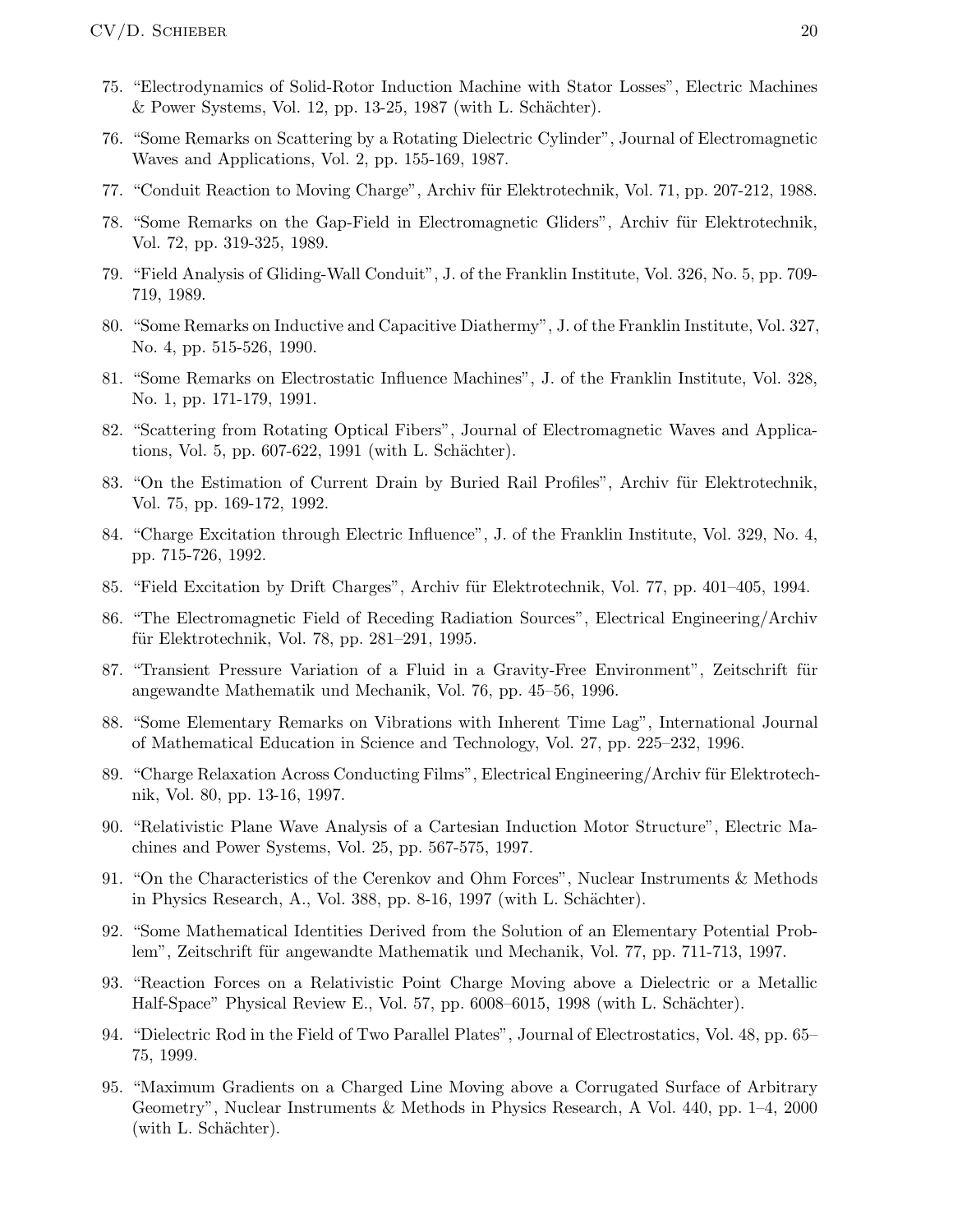- 96. "Some Remarks on the Heat Content Transformation in a Cartesian Induction System", Electrical Engineering/Archiv für Elektrotechnik, Vol. 82, pp. 225–229, 2000.
- 97. "Wake-Field of an Electron Bunch Moving Parallel to a Dielectric Cylinder" Physical Review E., Vol. 64, pp. 0565031–0565038, 2001 (with L. Schächter).
- 98. "Decelerating Field on a Bunch Moving in a Periodic Symmetric Structure", Physics Letters A, Vol. 293, pp. 17–22, 2002 (with L. Schächter).
- 99. "Wake-Field Generated by a Line-Charge Moving in the Vicinity of a Dielectric Cylinder", Nuclear Instruments & Methods in Physics Research A, Vol. 489, pp. 18–31, 2002 (with S. Banna and L. Schächter).
- 100. "Wall Roughness Effects on an Electron Bunch", Applied Physics Letters, Vol. 84, No. 5, pp. 723–725, 2004 (with S. Banna and L. Schächter).
- 101. "Electromagnetic Wake-Field due to Surface Roughness in an Optical Structure", Journal of Applied Physics, Vol. 95, No. 8, pp. 4415–4426, 2004 (with S. Banna and L. Schächter).
- 102. "Suppression of Synchrotron Radiation", Physics Letters A, Vol. 344, pp. 324–330, 2005 (with L. Schächter).

# C. Research Reports, Internal Publications and Various Presentations (Partial List)

- 1. "Radial Oil Flow and Pressure Differences in Cable Insulations", AIEE Winter General Meeting, New York; Paper No. 62-9, January/February 1962 (with N. Klein).
- 2. "Fluted Sheath for Oil-Filled Pressure Cables", IEEE Winter General Meeting, New York; Paper No. 63-11, January/February 1963 (with N. Klein).
- 3. "Operation Principles of a New Constant Current Transformer"; lecture delivered at the memorial symposium on the second anniversary of the passing away of Prof. C.A. Stoerk, October 1964 (Invited Lecture.)
- 4. "A New Static Magnetic Constant-Current Transformer", IEEE Winter General Meeting, New York; Paper No. 31, TP65-178, January/February 1965 (with J. Ben Uri and M.S. Erlicki).
- 5. "Solution of Non-Linear Problems with the Root Locus Method", I.F.A.C. Symposium, Tokyo, August 1965 (with J. Ben Uri).
- 6. "Power Measurement Errors in Controlled Rectifier Circuits", IEEE International Convention, New York, March 1966 (with M.S. Erlicki and J. Ben Uri).
- 7. "Parameters and Design Relations of a New Static Magnetic Constant Current Transformer", IEEE Power Meeting, New Orleans; Trans. Paper No. 31PP66–427, July 1966 (with M.S. Erlicki).
- 8. "Additional Remarks on a New Static Magnetic Constant Current Transformer", IEEE Power Meeting, New York; Trans. Paper No. 31PP67–131, January/February 1967 (with M.S. Erlicki).
- 9. "Saturable Reactor Circuits Comprising Semiconductor Components", Association of Engineers and Architects in Israel (AEAI) Symposium on Magnetic Amplifiers and Power Electronics, Haifa, April 1967 (Invited Lecture).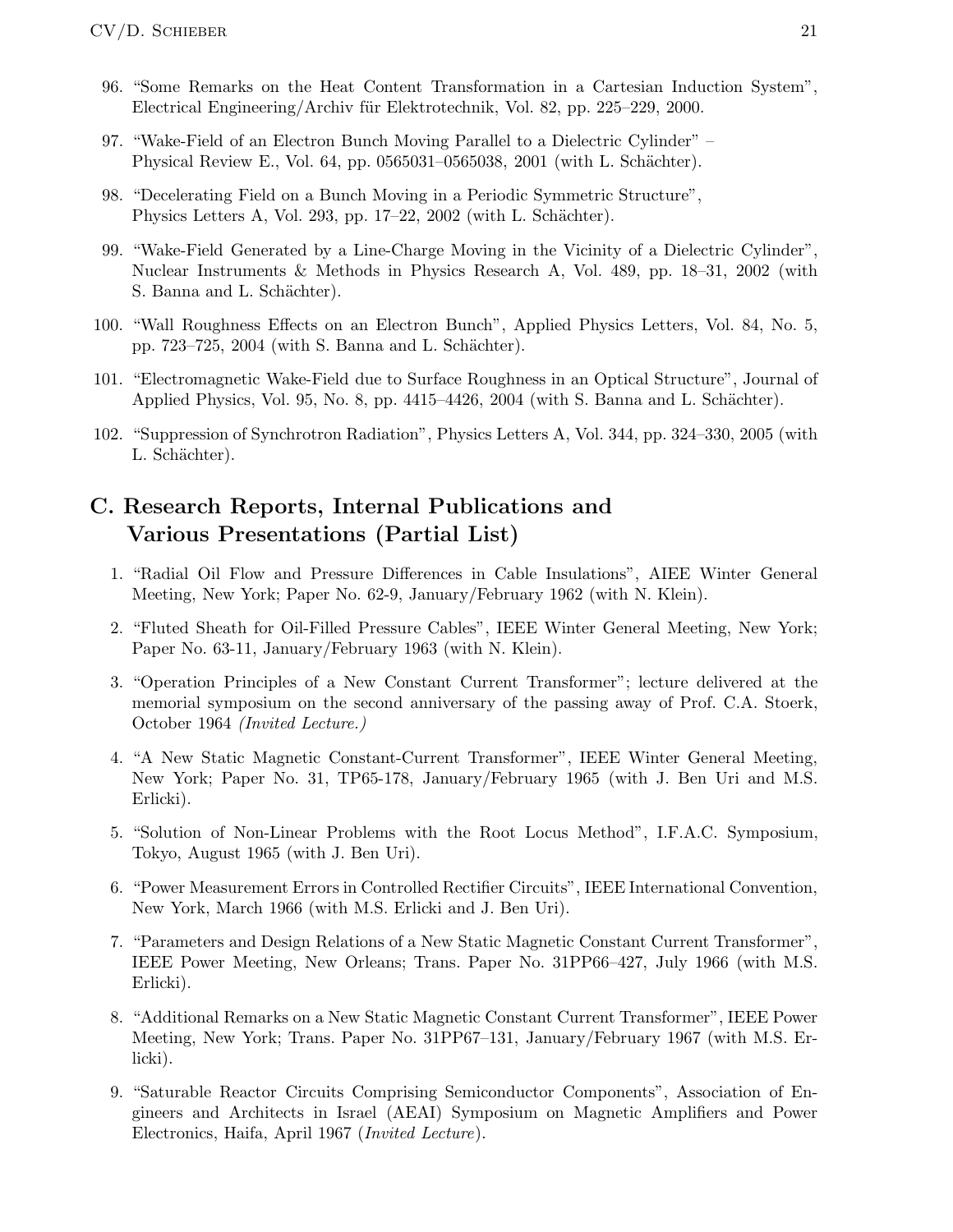- 10. "Novel Direct Energy Conversion Sources", Association of Engineers and Architects in Israel (AEAI), Haifa, May 1967 (Invited Lecture).
- 11. "A New D.C. Transformer for Measurement Purposes", Fourth International Measurement Congress, IMEKO IV, Warsaw, Poland; Paper No. IS-115, July 1967 (with J. Ben Uri and M.S. Erlicki).
- 12. "Thyristor Saturable Reactor System", IEEE International Electronics Conf., Toronto, Canada; Paper No. 67084, September 1967 (Invited Paper ).
- 13. "Magnetic Amplifiers and their Applications in Industry", EE Symposium, sponsored by the Technion R&D Foundation, December 1967, ZOA House, Tel-Aviv.
- 14. "Influence of a Magnetic Field on a Glow Discharge", Ninth Symposium on Engineering Aspects of Magnetohydrodynamics (AIAA, ASME, IEEE, VTSI), Tullahoma; April 1968 (with M.S. Erlicki and S. Gavril).
- 15. "Influence of Magnetic Fields on Gaseous Conductors", lecture delivered at the General Electric Co., Valley Forge, Pennsylvania, February 1968 (Invited Lecture).
- 16. "Gaseous Conductors in Magnetic Fields", Technion, Research Report, July 1968 (with S. Gavril).
- 17. "Dominant Factors in Charged Particle Distribution", Technion, Research Report, September 1968 (with M.S. Erlicki).
- 18. "Particle Distribution in a Cross-Magnetized Plasma Strip", The Annual Meeting of the Division of Plasma Physics (The American Physical Society), Miami Beach; 1968 (with M.S. Erlicki).
- 19. "Liquid Metal Inverter for Low Voltage Power Sources", IEEE Summer Power Meeting, Dallas; Trans. Paper No., 69, CP730-PWR, June 1969 (with Y. Naot).
- 20. "Particle Distribution in Ionized Gases", Ninth International Conference on Phenomena in Ionized Gases, Bucharest; September 1969 (with M.S. Erlicki) (Invited Lecture.)
- 21. "Characteristics of a Low-Density Helium Plasma in a Magnetic Field", 22nd Gaseous Electronics and High-Pressure Arc Symposium (APS), Gatlinburg; October 1969 (with M.S. Erlicki and S. Gavril).
- 22. "Shock Induced Surface Motion in Liquid Metal", Oklahoma, Am. Phys. Soc. Meeting, Oklahoma, November 1969.
- 23. "Characteristics of a Low-Density Helium Plasma in a Magnetic Field", Technion, Research Report, March 1969 (with S. Gavril).
- 24. "Optical Investigation of a Low Density Plasma", U.S. Department of Commerce, Research Report PB187716, Clearinghouse, September 1969 (with M.S. Erlicki and S. Gavril).
- 25. "Reference Data for Optical Investigation of a Low Density Plasma", U.S. Department of Commerce, Research Report PB187717, Clearinghouse, October 1969 (with S. Gavril).
- 26. "Magnetic Control of a Conducting Jet", Technion Research Report, November 1969 (with M.S. Erlicki and H. Kamil).
- 27. "Experimental Investigation of Fluorescent Light Sources under Constant Current Supply, Technion Research Report, January 1970 (with S. Gavril).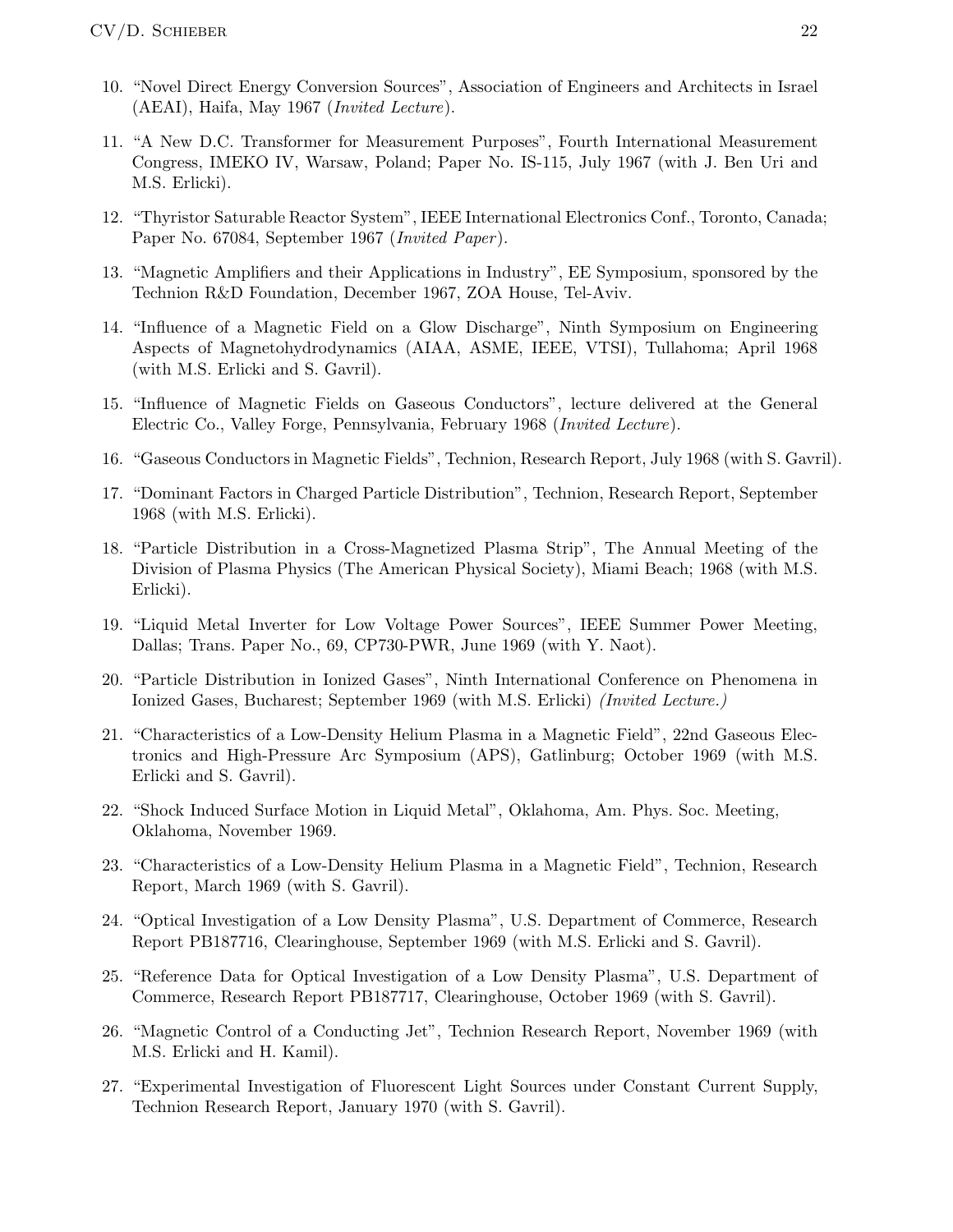- 28. "Radial Distribution of Kinetic Temperature", Technion, Research Report, January 1970 (with S. Gavril).
- 29. "Determination of Electron Temperature from Spectral Measurements", Technion, Research Report, January 1970 (with S. Gavril).
- 30. "On the Propagation of Striations in Gaseous Discharges", Technion, Research Report, February 1970.
- 31. "Construction of Electric Probes", Technion, Research Report, March 1970 (with S. Gavril).
- 32. "Investigation of Mercury Oscillation under Magnetic Field Switching", Technion, Research Report, April 1970 (with M.S. Erlicki and S. Gavril).
- 33. "Investigation of Electric Arcs", Technion, Research Report, May 1970.
- 34. "On the Optical Transmissivity of Gaseous Discharges", Technion, Research Report, October 1970 (with S. Gavril).
- 35. "Gaseous Conductors in Magnetic Fields", Technion, Research Report, November 1970.
- 36. "Use of Solar Radiation Energy for Terrestrial Applications", Technion, Research Report I, January 1971 (with M.S. Erlicki).
- 37. "Stabilization of Arc Discharges in Magnetic Fields", Technion, Research Report, January 1971 (with M.S. Erlicki and H. Kamil).
- 38. "Development of an MHD Generator Prototype", Technion, Research Report, April 1971 (with S. Gavril and U. Graiver).
- 39. "Investigation of Solar Radiation for Drive Systems and Telecommunication", Technion, Research Report II (Research Report I, see #36 above) April 1971 (with M.S. Erlicki).
- 40. "Determination of Electric Field from Measured Kinetic Temperature in a Uniform Gas Discharge", Technion, Research Report, April 1971 (with S. Gavril).
- 41. "Transient Oscillations in Liquid Mercury"; Department of Electrical Engineering, University of Alberta, Edmonton, Canada, April 1971 (Invited Lecture).
- 42. "Investigation of Energy Conversion Efficiency in a Glow Discharge", Technion, Research Report, May 1971 (with M.S. Erlicki and S. Gavril).
- 43. "Electric Current Flow in Gases", Technion, Research Report, May 1971 (with S. Gavril).
- 44. "Investigation of Solar Radiation for Drive Systems and Telecommunication", Technion, Research Report III (Research Reports I,II, see #36, #39 above), December 1971 (with S. Gavril and U. Graiver).
- 45. "Electromagnetic Induction in Transformer Laminations"; the Open Seminar of the Department of Electrical Engineering, Technion, Haifa, June 1972.
- 46. "Investigation of Solar Radiation for Drive Systems and Telecommunication", Technion, Research Report IV (Research Reports I,II,III see #36, #39, #44 above), February 1972 (with S. Gavril and U. Graiver).
- 47. "Investigation of Solar Radiation for Drive Systems and Telecommunication", An assessment of the global solar radiation in Israel (Eilat, Beit-Dagan, Beer-Sheva, Genin, Mt. Carmel, Hulata, Tirat Zvi, Jericho), Technion, July 1972 (with M.S. Erlicki, S. Gavril and U. Graiver).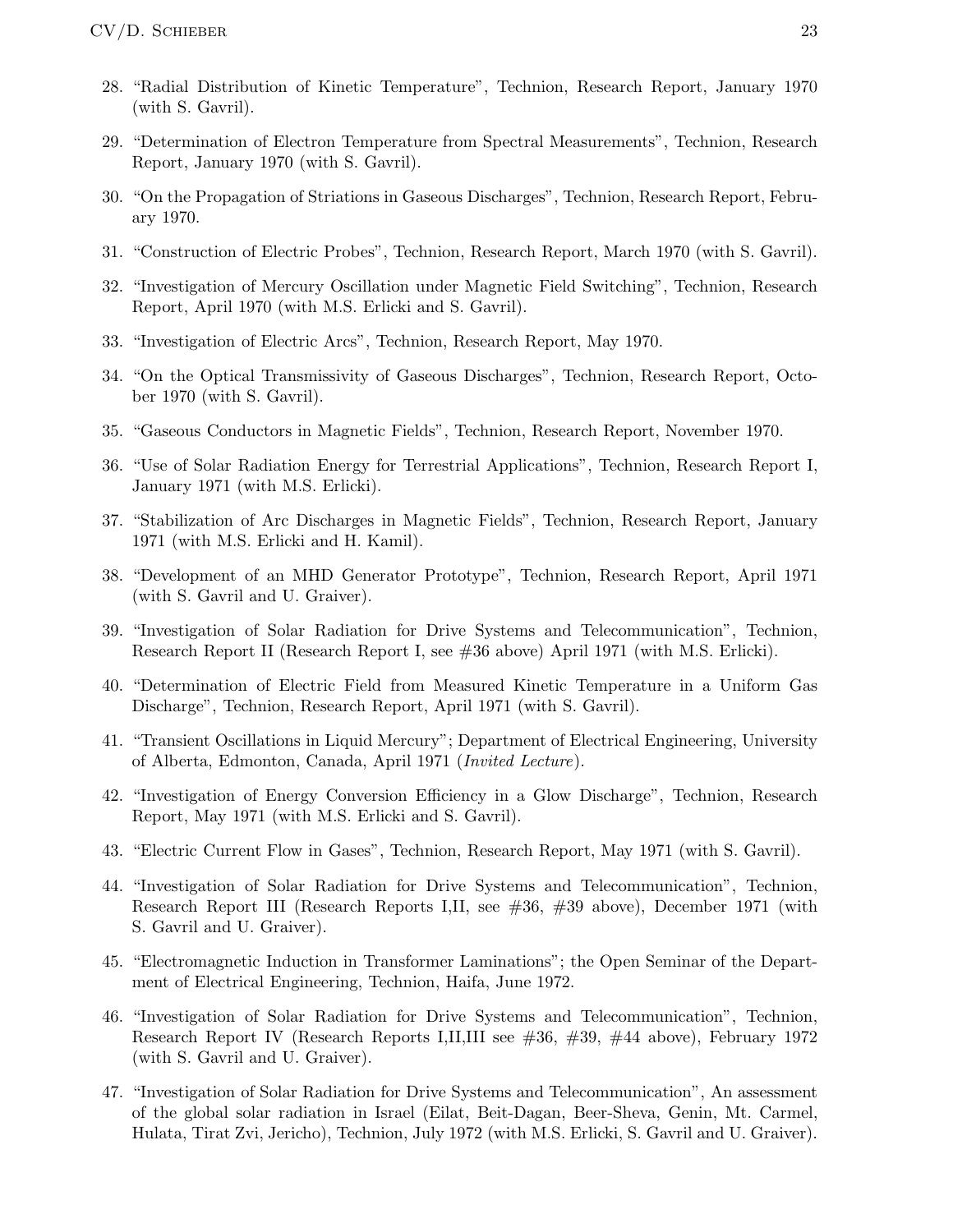- 48. "Operation Principles of Induction Devices", Area IV Electrodynamics Seminar, Department of Electrical Engineering, M.I.T., Cambridge, MA, U.S.A., November 1972 (Invited Lecture).
- 49. "Rectification and Inversion with Ionized Gas", Technion, Research Report I, March 1973 (with H. Kamil).
- 50. "Linear Propulsion Devices", Department of Electrical Engineering, University of Toronto, Toronto, Canada, April 1973 (Invited Lecture).
- 51. "On Formulations of Macroscopic Electrodynamics", Electrodynamics Memo No. 34, Department of Electrical Engineering and Electronics Research Laboratory, M.I.T., June 1973 (with Institute Professor Hermann Anton Haus).
- 52. "Rectification and Inversion with Ionized Gas", Technion, Research Report II, July 1973 (with H. Kamil).
- 53. "Rectification and Inversion with Ionized Gas", Technion, Research Report III, October 1973 (with H. Kamil).
- 54. "Direct Energy Conversion by Means of Solar Cells", International Conference: 'The Sun in the Service of Mankind', Paris; 1973 (with M.S. Erlicki and S. Gavril).
- 55. "Electronic Installation for Measurements on Solar Cell Arrays", International Conference: 'The Sun in the Service of Mankind', Paris; 1973 (with M.S. Erlicki, N. Friedman and S. Gavril).
- 56. "Solar Energy Research Assessment of the 'State of Art', Report on a visit to the U.S. and Japan", Technion, Research Report, July 1974 (with M.S. Erlicki).
- 57. "Use of the Solar Radiation Energy for Terrestrial Applications", Technion, Research Report, December 1974 (with M.S. Erlicki).
- 58. "Determination of Magnetic Flux Density in a Three Phase Linear Stator", Technion, Research Report, September 1975 (with S. Gavril).
- 59. "Construction of a Three Phase Linear Machine", Technion, Research Report, September 1975 (with S. Gavril).
- 60. "The Thermoelectric Cell as a Heat Pump", Technion, Research Report, September 1975 (with S. Gavril).
- 61. "Intracranial Pressure Fiber Optic Sensors An Assessment", Technion, Research Report, September 1975 (with J. Grushkievicz, M.D., neurosurgeon).
- 62. "Transient Fields in Saturable Iron", EE Publication #256, March 1975.
- 63. "Speed Regulation of Linear Motor with Disk-Rotor by Radial Displacement of Stator", International Conference on "Special Purpose Electrical Machines", Bydgoszcz, Poland, 1979 (with A. Bianu and S. Gavril).
- 64. "Field Analysis of Synchronous Converters", The IEEE Sponsored International Symposium on Electrodynamics in Honor of Professor Ollendorff's 80th Birthday, Technion, Haifa, 1980.
- 65. "Development of Magnetic Industry in Israel General Layout", Technion, Research Report I, October 1980 (with S. Gavril, I. Zimmels and I. Lin).
- 66. "Development of Magnetic Industry in Israel General Layout", Technion, Research Report II, May 1981 (with S. Gavril, I. Zimmels and I. Lin).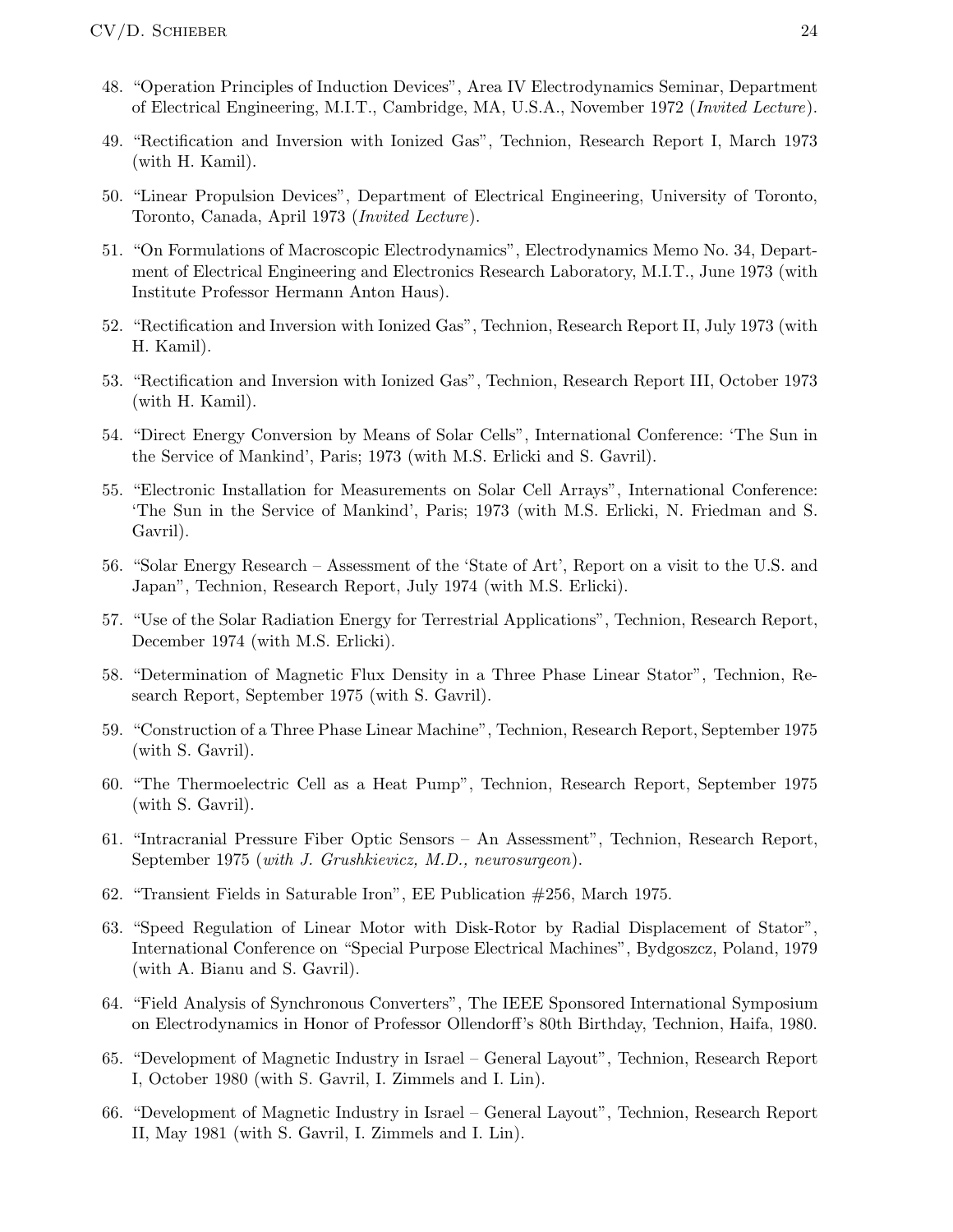- 67. "Ludwig Lorenz A Belated Tribute?", (Preliminary Publication), EE Publication  $\#900$ , January 1994.
- 68. "Ludwig Lorenz A Belated Tribute?", EE Publication #918, March 1994.
- 69. "Relativity in Electrical Engineering", the Open Seminar of the Department of Electrical Engineering, Technion, Haifa, June 1995 (Invited Lecture).
- 70. "Some Remarks on Distributed-Parameter Analysis of Linear Induction Devices", The International Symposium on Electromagnetic Fields in Electrical Engineering, Thessaloniki, Greece, September, 1995.
- 71. "Some Mathematical Identities Involving Complete Elliptic Integrals", EE Publication #1040, July 1996.
- 72. "Charge Switching in the Presence of Extended Metal Screens", EE Publication #1041, July 1996.
- 73. "On the Characteristics of the Cerenkov and Ohm forces", EE Publication #1048, September 1996 (with L. Schächter).
- 74. "Reaction Forces to the Motion of a Charged Particle above a Dielectric or Metallic Half-Space", EE Publication  $\#1053$ , October 1996 (with L. Schächter).
- 75. "Electromagnetic Transients Associated with the Motion of a Point-Charge above Dielectric or Metallic Half-Planes", International Symposium on Electromagnetic Fields in Electrical Engineering, Gdansk, Poland, September, 1997 (with L. Schächter).
- 76. "The Interaction of Symmetric and Asymmetric Modes with Free Electrons", Euro-Electromagnetics, Edinburgh, Scotland, May/June 2000 (with S. Banna and L. Schächter).
- 77. "Enhanced Absorption of Electromagnetic Radiation by Resonant Sites in Biologic Tissue", CCIT Technical Report  $# 362$ , November 2001 (with L. Schächter).
- 78. "Electromagnetic Fields and the Human Body", EE Publication #1312, March 2002 (with L. Schächter, in Hebrew).
- 79. "Wake-Fields and Optical Acceleration Structures", the Tenth Advanced Accelerator Concepts Workshop (sponsored by the U.S. Department of Energy), Mandalay Beach, California, June 22–28, 2002 (with S. Banna and L. Schächter); published under the heading "Analytic and Quasi-Analytic Solutions of Wake-Fields" in the Conference Proceedings, Vol. 647, pp. 516–526, American Inst. of Phys., Melville, NY, 2002.
- 80. "Electromagnetic Field Vectors, Potentials and Superpotential Vectors: Basic Three Dimensional and Four Dimensional Considerations", EE Publication #1394, November 2003  $(\text{with } L. \text{ Schächter}).$
- 81. "On the Electrical Excitation of Extremely Narrow Capacitive Structures", EE Publication #1398, December 2003.
- 82. "Scaling Laws of Wake-Fields in Optical Structures", The 3rd Asian Particle Accelerator Conference (APAC 2004), Gyeongju, Korea, March 22–26, 2004 (with S. Banna and L. Schächter).
- 83. "Electromagnetic Wake-Field due to Wall Roughness in an Optical Structures", the Eleventh Advanced Accelerator Concepts Workshop (sponsored by the Brookhaven National Laboratory, the U.S. Department of Energy, the Stony Brook University and by Advanced Energy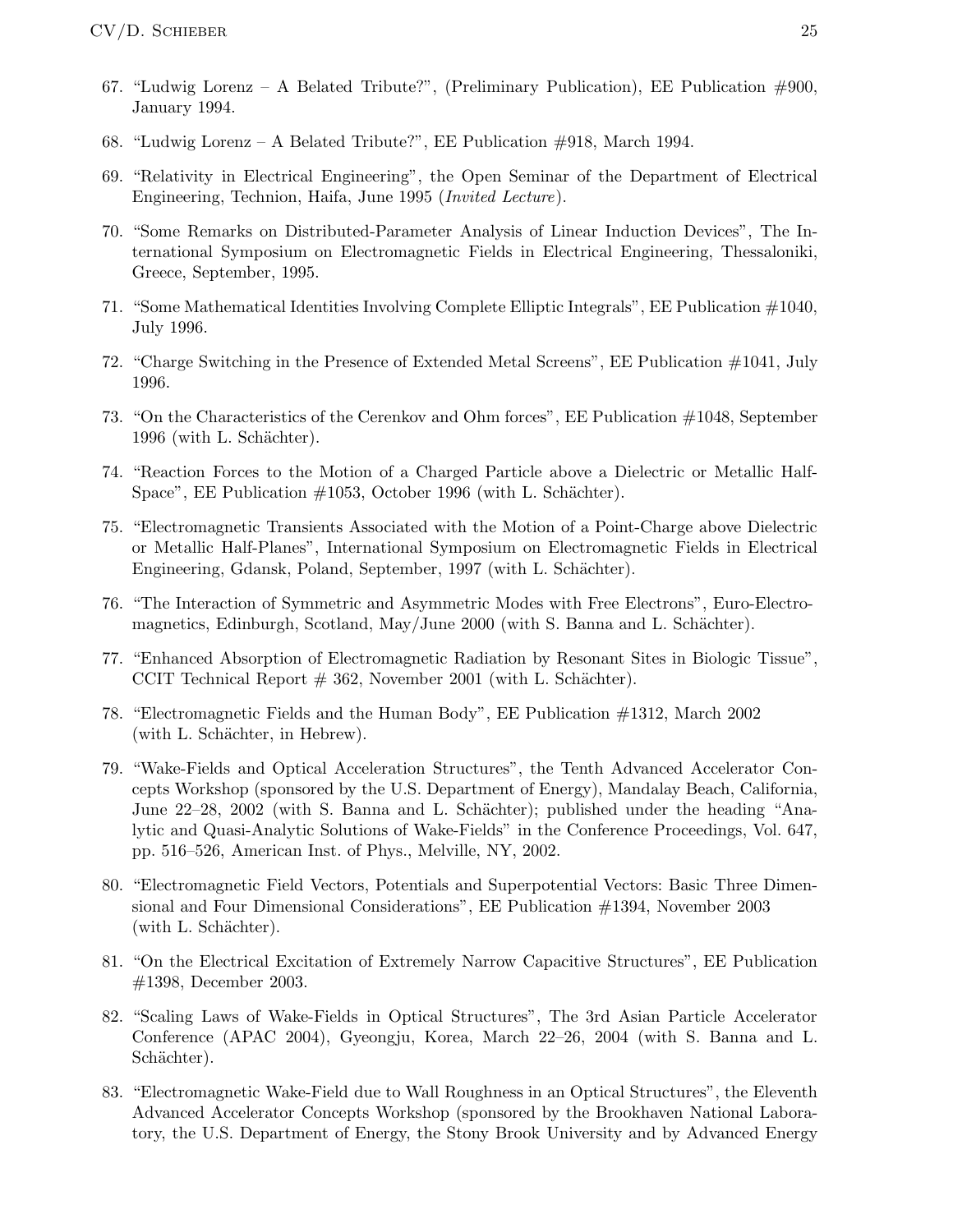Systems); Stony Brook, N.Y., June 21–26, 2004 (with S. Banna and L. Schächter); published in the Conference Proceedings, Vol. 737, pp. 743–749, American Inst. of Phys., Melville, N.Y., 2004.

- 84. "Some Remarks on the Faraday Cage", EE Publication #1446, August 2004 (with P. Einziger and S. Banna).
- 85. "Remarks on Nonlinear Optics and Optical Accelerators", the 23rd IEEE Convention of Electrical and Electronics Engineers in Israel, Herzlia, September 6–7, 2004 (with S. Banna and L. Schächter).
- 86. "Bremsstrahlung Suppression by Image-Charges", EE Publication #1466, February 2005 (with L. Schächter).

In addition – many classified reports for the Israel Defense Forces, for the Armament Development Authority (Israel) and for the Ministry of Defence (Israel); many technical reports for the private sector within the framework of consulting and many "on-site" expert opinions on industrial or building projects being either set up or in progress.

# D. Patents

1. "Static Constant Current Regulator" (with J. Ben Uri and M.S. Erlicki), 1965.

| French Patent  | No. | 1,420,117 |
|----------------|-----|-----------|
| U.K. Patent    | No. | 1,108,301 |
| U.S. Patent    | No. | 3,397,301 |
| Israeli Patent | No. | 20,574    |

Produced and marketed by "Atkins, Robertson & Whiteford, Ltd.", Thornliebank - Glasgow, as well as by "Savage Transformers Ltd.", Wiltshire.

2. "Saturable Reactor Driven into Negative Saturation" (with M. S. Erlicki), 1967. British Provisional Patent No. 31359/67. Adapted to industrial use and applied in power-engineering practice.

# E. Book

1. "Electromagnetic Induction Phenomena", (Editing and publication supervision – Institute Professor Theodor Tamir, Polytechnic University of New York) Springer-Verlag – Berlin, New York, November 1986.

# F. Manuals

1. "Military Specification Power Units".

Classified, Israel Defense Forces, the General Staff; in Hebrew, Mandatory Field Manual under General Staff Decree 1.0105, June 1967. Continuously revised and used for many years by the Israel

Defence Forces.